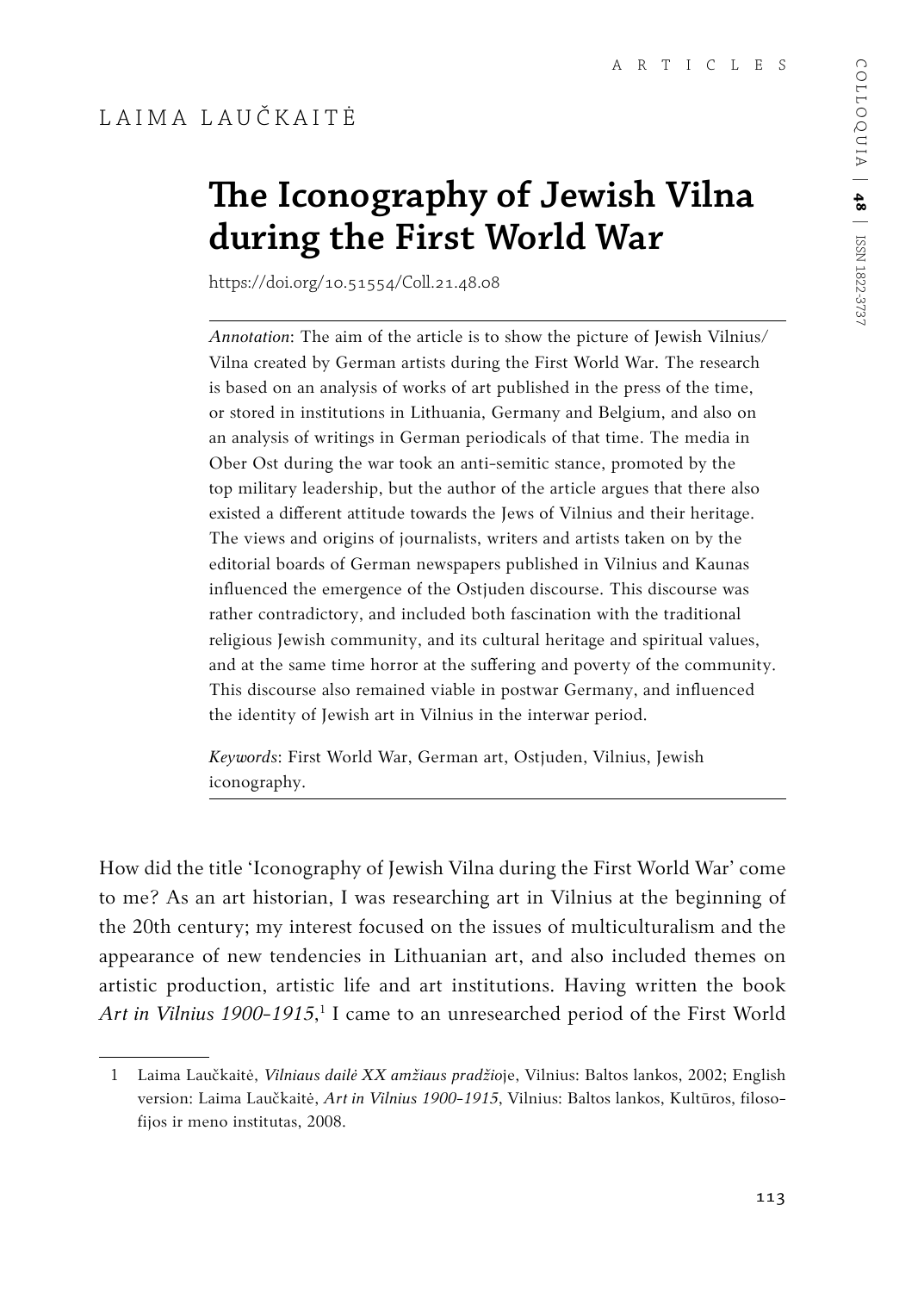COLLOQUIA | COLLOQUIA | 48

War, and in 2018 published the study 'Art in Vilnius during the Great War',<sup>2</sup> continuing my research on Vilnius art in the 1920s. It focused mainly on a new part of the Vilnius art scene, German artists who came to Lithuania with the Kaisers' army, and created many works of art based on local iconography.

The First World War brought a real flood of artistic and photographic production to books, newspapers and postcards, created by professionals and amateurs, and depicting places and life in Ober Ost. In many cases, Germans were the first to capture views of small towns and villages in provincial Lithuania. In the case of Vilnius, of course, theirs were not the first images, but the flow of imagery was particularly great. In the eyes of the German invaders, Vilnius was a multicultural city, inhabited by Poles, Jews, Lithuanians and Byelorussians, a city with fascinating Catholic Baroque churches, Orthodox churches, and Jewish quarters, so the occupiers tried to learn about this entire patchy urban world. The Jewish theme appeared to be very important to German artists during the First World War. Even today, a close look at modern publications, books and web pages<sup>3</sup> shows that the bulk of visual material on Jewish quarters in Vilna, the everyday life and traditional heritage in the late 19th and early 20th century, comes namely from the German photographic legacy from the period of the First World War.

It should be noted that relations between the Germans and Lithuanian Jews during the First World War have already been touched on in some studies: German policy toward the Jews in Ober Ost has been analysed,<sup>4</sup> as have encounters between German Jews and East European Jews, and the problem of the identity of German Jews.<sup>5</sup> Changes in Jewish cultural life in Eastern Europe

<sup>2</sup> Laima Laučkaitė, *Vilniaus dailė Didžiojo karo metais*, Vilnius: Lietuvos kultūros tyrimų institutas, 2018.

<sup>3</sup> http://blog.akg-images.com/2014/11/07/a-personal-view-of-the-first-world-war-photoalbums/; https://www.youtube.com/watch?v=od4RzCxZkjU; https://www.maggs.com/ album-documenting-jewish-life-in-vilnius\_212286.htm

<sup>4</sup> Jürgen Matthäus, 'German Judenpolitik in Lithuania During the First World War', *Leo Baeck Institute Yearbook*, 1998, Vol. 43, No 1; Vejas Gabriel Liulevicius, *War Land on the Eastern Front. Culture, National Identity and Occupation in World War I*, Cambridge University Press, 2000, p. 119–120; Christopher Alan Barthel, *Contesting Russian Borders. The German Military Administration of Occupied Lithuania, 1915–1918*, Providence, Rhode Island: Brown University, 2011, p. 55–68.

<sup>5</sup> Steven E. Aschheim, *Brothers and Strangers: The East European Jew in German and German Jewish Conciousness 1800–1923*, Madison, London: University of Wisconsin Press, 1982.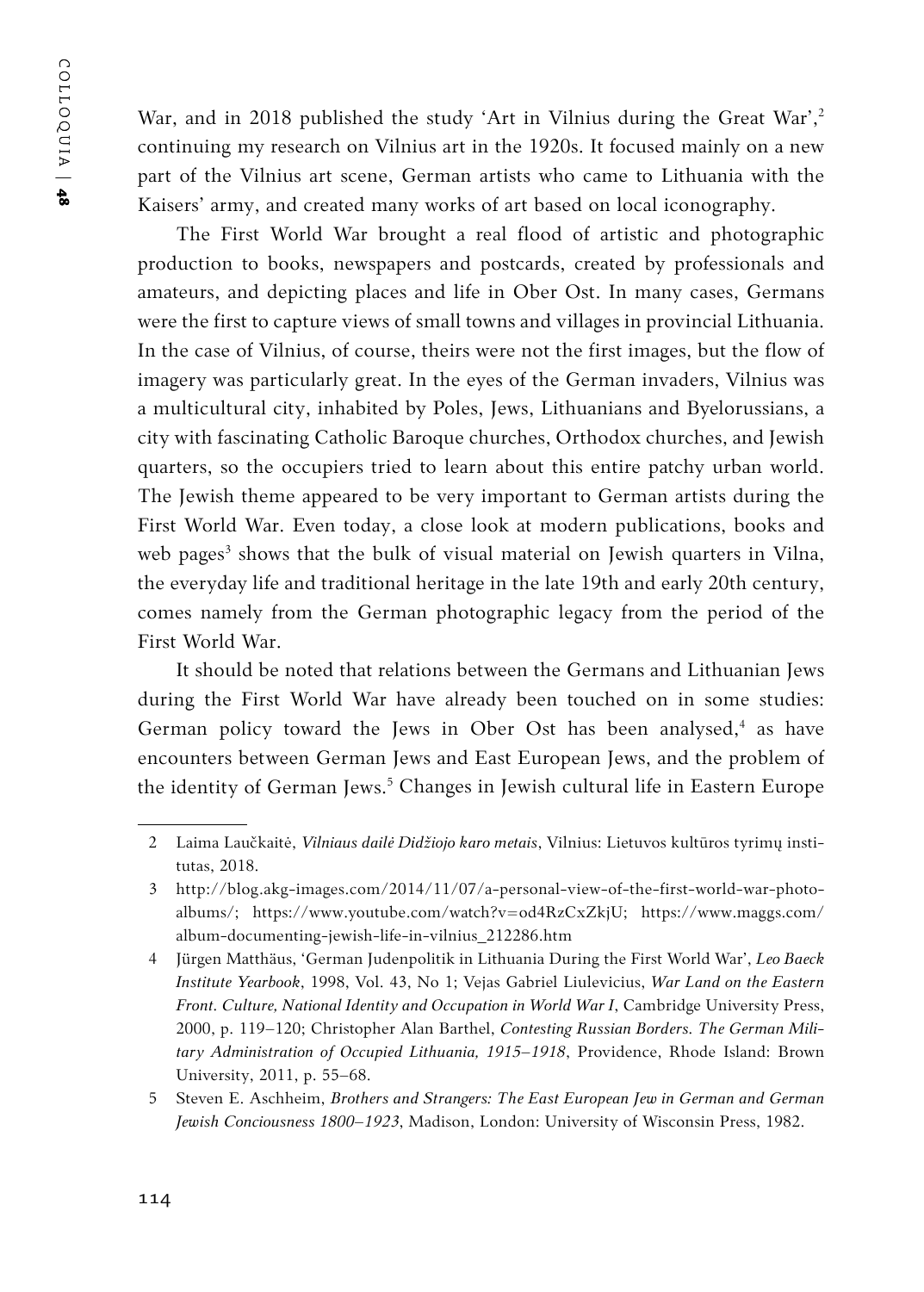during the First World War have also been examined.<sup>6</sup> But research into the visual discourse and the iconography of Jewish Vilna in German art has only started.7 This paper deals with German artistic production and German artists residing in Vilnius.<sup>8</sup> How did they depict Jewish Vilna? What motifs did they choose? What were the iconic places of Vilna? How did they treat the subject, and why did they do it in that way?

The German army occupied Vilnius in September 1915, and discovered an unknown world, a hotchpotch of ethnic communities, confessions with different cultural heritages and traditions. In order to colonise, to control and rule, the unknown world had to be surveyed and studied, and this task was assigned to military institutions and media. German journalists, writers and artists worked for newspapers and books edited in Ober Ost and Germany, introducing the occupied land and its people. There was also much interest in the local culture and heritage. Vilnius was the main transit centre on the Eastern Front, a lot of soldiers passed through, and many of them learned about it. Soldiers' curiosity about the occupied countries and their heritage was related to the phenomenon of 'war tourism'. On the other hand, the German military authorities carried out a cultural programme of their own in the occupied lands. The historian Vejas Gabriel Liulevicius described the goals of the programme in this way: 'Native culture was to be bracketed by German institutions which would define native identity and direct their development. Finally, cultural policies also aimed to provide German soldiers with a sense of their mission.'9 So the Germans

<sup>6</sup> Avie Roshwald, 'Jewish cultural identity in Eastern and Central Europe during the Great War', in: *European Culture in the Great War: the Arts, Entertainment, and Propaganda, 1914– 1918*, Avie Roshwald, Richard Stites, eds., Cambridge University Press, 1999, p. 89–126.

<sup>7</sup> Laima Laučkaitė, 'Jewish Vilnius in the Works of German Artists', in: *The Art of Identity and Memory: Toward a Cultural History of the Two World Wars in Lithuania*, Giedrė Jankevičiūtė, Rasutė Žukienė, eds., Boston: Academic Studies Press, 2015, p. 25–54.

<sup>8</sup> Both Lithuanian and German museums possess very few wartime works, so the research is mainly based on art published in books and illustrated supplements of newspapers issued in Vilnius during the First World War. Nevertheless, some institutions and museums have important collections on the subject, mainly the Vilna Gaon Jewish museum, the Berlin Jewish Museum, the City Museum of Aschersleben (Germany), and the Collection of the German Speaking Community of Belgium in Eupen. These collections were important sources for the research.

<sup>9</sup> Vejas Gabriel Liulevicius, *War Land on the Eastern Front. Culture, National Identity and Occupation in World War I*, Cambridge University Press, 2004, p. 114.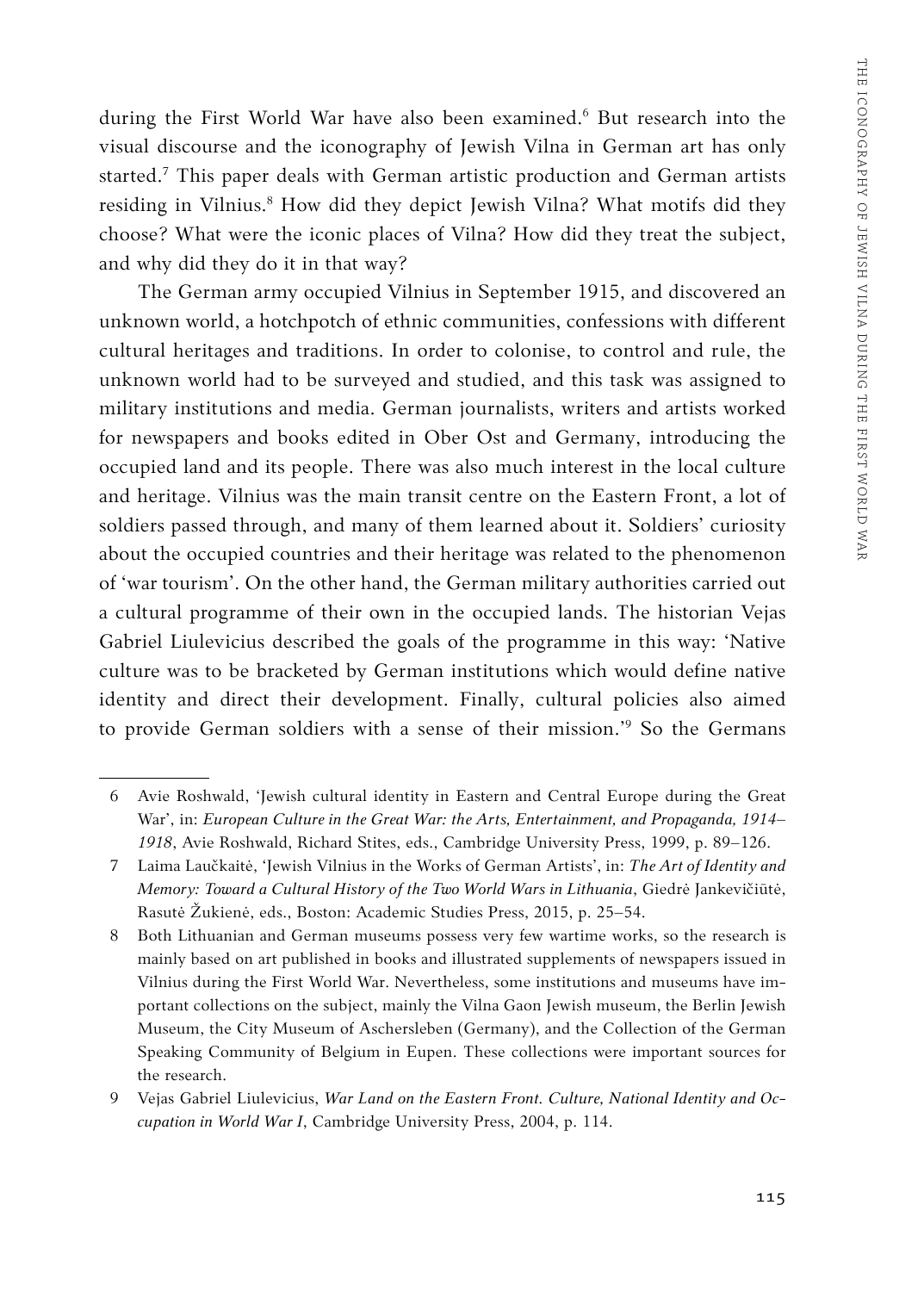undertook the mission of tutorials in the local cultural heritage: they researched it, and spread their discoveries among the public.

Who were the artists residing in Vilnius? Most were professional artists who had enlisted in the Kaiser's army, who came to Vilnius as soldiers and worked for German-published newspapers and their illustrated supplements. Some of them were war artists. These artists were agents of propaganda and the ideology of war. There were also artists who were not related to propaganda activities and free of censorship: they worked in military hospitals, press distribution, logistics and other services, and created their works in their free time. Writers, journalists and artists can be grouped around three intellectual centres: in Vilnius, they worked for the newspapers *Zeitung der 10. Armee* and *Wilnaer Zeitung*, and in Kaunas (Kowno) they were members of the Club of the Intelligentsia. Different missions and aims, and the different ideological, political, cultural and artistic backgrounds of these centres, influenced the work of these artists.

#### **Jewish Vilna in the newspaper** *Zeitung der 10. Armee*

*Zeitung der 10. Armee* was an army newspaper representing the views of the Supreme Army Command (Oberste Heeresleitung) which, as is known, had anti-semitic views (e. g. the 'Jewish census' in the army, etc). The newspaper's articles and images presented Vilnius to soldiers and the German public. Newcomers to Vilnius have always gone to the Old Town, where the traditional Jewish community lived. The illustrated supplement *Scheinwerfer. Bildbeilage zur Zeitung der 10. Armee* began the acquaintance with the Jewish quarter in the September 1916 issue. The article written by Otto Jahnke called 'Das Wilnaer Judenviertel' was illustrated by drawings by Julius Cohn-Turner<sup>10</sup> (Ill. 1).

An impressive portrait of a Talmud reader by Cohn-Turner is printed in the centre of the page: a serious, solidly built man with a book. At the top of the page, there is a genre scene: two poor Jews chatting animatedly in the street.

<sup>10</sup> Julius Cohn-Turner (real name Julius Cohn) was Jewish, and he was apparently murdered in the Holocaust. Different reference sites indicate different dates of his death. Some put the year 1948; according to other sites which are very credible, the artist died before 1945, and the circumstances of his death are stated as 'Deported from Belgium' (where the artist had fled from Germany).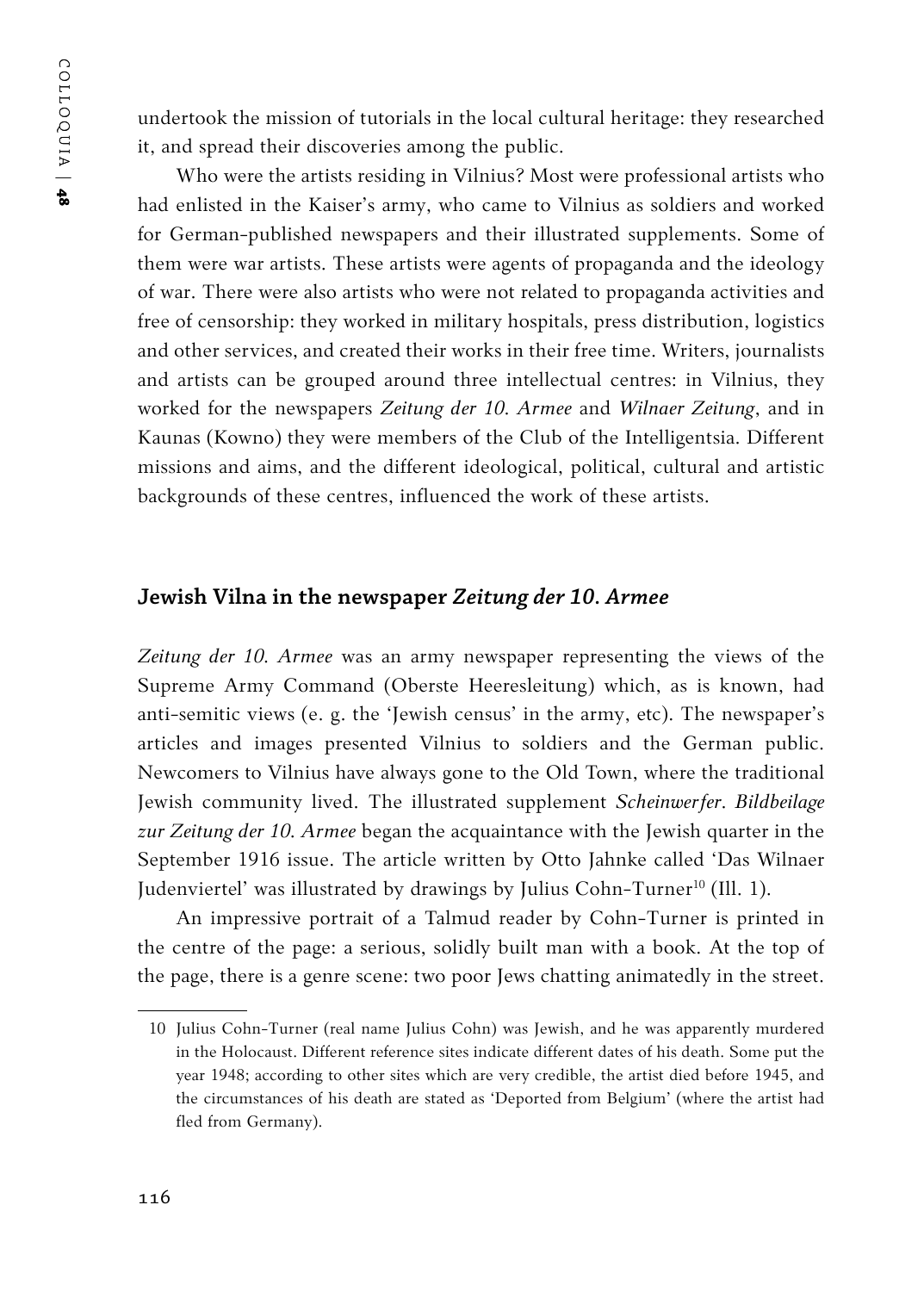

1. The article 'Das Wilnaer Judenviertel', with illustrations by Julius Cohn-Turner, in: *Scheinwerfer. Bildbeilage zur Zeitung der 10. Armee*, 16 September 1916.

In the top right, there is a narrow street in the Old Town, with an arch and a busy crowd. It should be noted that the view of a picturesque Medieval street with an arch (in Glazier Street) or two arches (in Yatkowa Street) became an icon of Jewish Vilna in German art. It was portrayed in various techniques in various seasons by Alfred Holler, Walter Buhe, Paul Paeschke, Paul Schneider, Bruno Steigueber, Hermann Struck, and others (Ill. 2). Subsequently, the motif of the street with two arches became the logo of the group of Jewish artists Yung Vilne in the interwar years.

Otto Jahnke's article alongside Cohn-Turner's drawings has rather negative connotations: 'This Jewish quarter is an extraordinary place, nurturing their heritage and poverty. There reigns the law and uniformity of ugliness, which has been so conspicuous in every step already on the main streets of Vilna. Here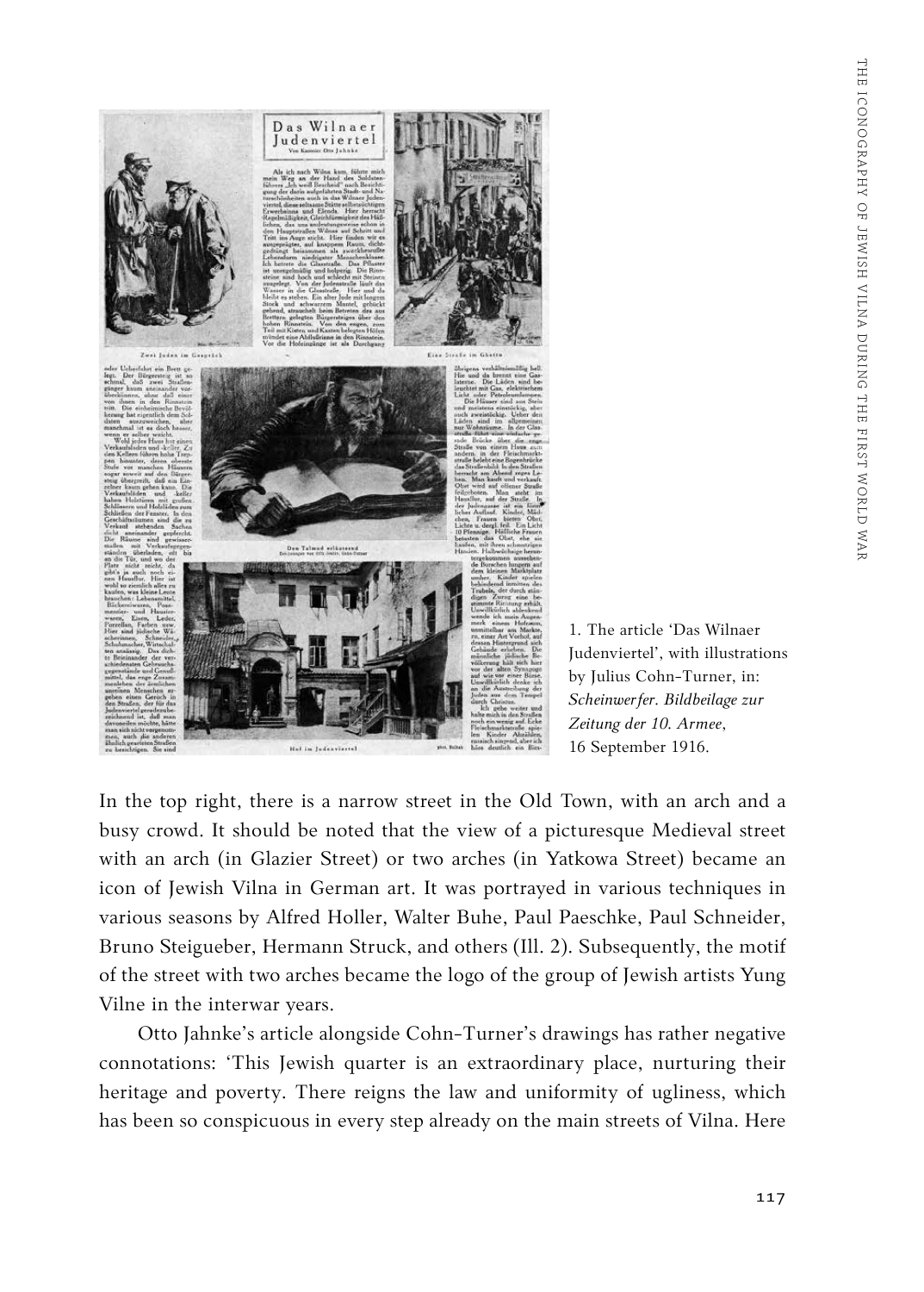

2. Alfred Holler, *The Jewish Quarter*, 1917, in: *Alfred Holler. Wilna. 12 farbige Bilder*, Wilna: Zeitung der 10. Armee, 1917.

we can find the lowest class of people, who have consciously chosen this form of life, living densely in a crammed and narrow space. I enter Glazier Street. The pavements are uneven and bumpy. Sewers are high and badly integrated with the street pavement. Sewage from Jewish Street flows to Glazier Street, but occasionally the flow halts and becomes stagnant.'11 Later, Jahnke describes dirt, the stench and the unsanitary living conditions, emphasises the repulsive, ugly side of the Old Town, and tells the story of a conflict between a Jewish drunkard and his family. Oskar Klosinski, another writer for *Zeitung der 10. Armee*, offers the same opinion: to him, Jewish streets seem to be full of poverty, a 'flea market', where old items and worn clothes are sold: 'Here I am again in the heart of the Old Town. I seem to understand why Vilna is called the Jerusalem of the East. It appears to be the home of all things discarded or

<sup>11</sup> Otto Jahnke, 'Das Wilnaer Judenviertel', Scheinwerfer. Bildbeilage zur Zeitung der 10. Armee, 1916 September 16.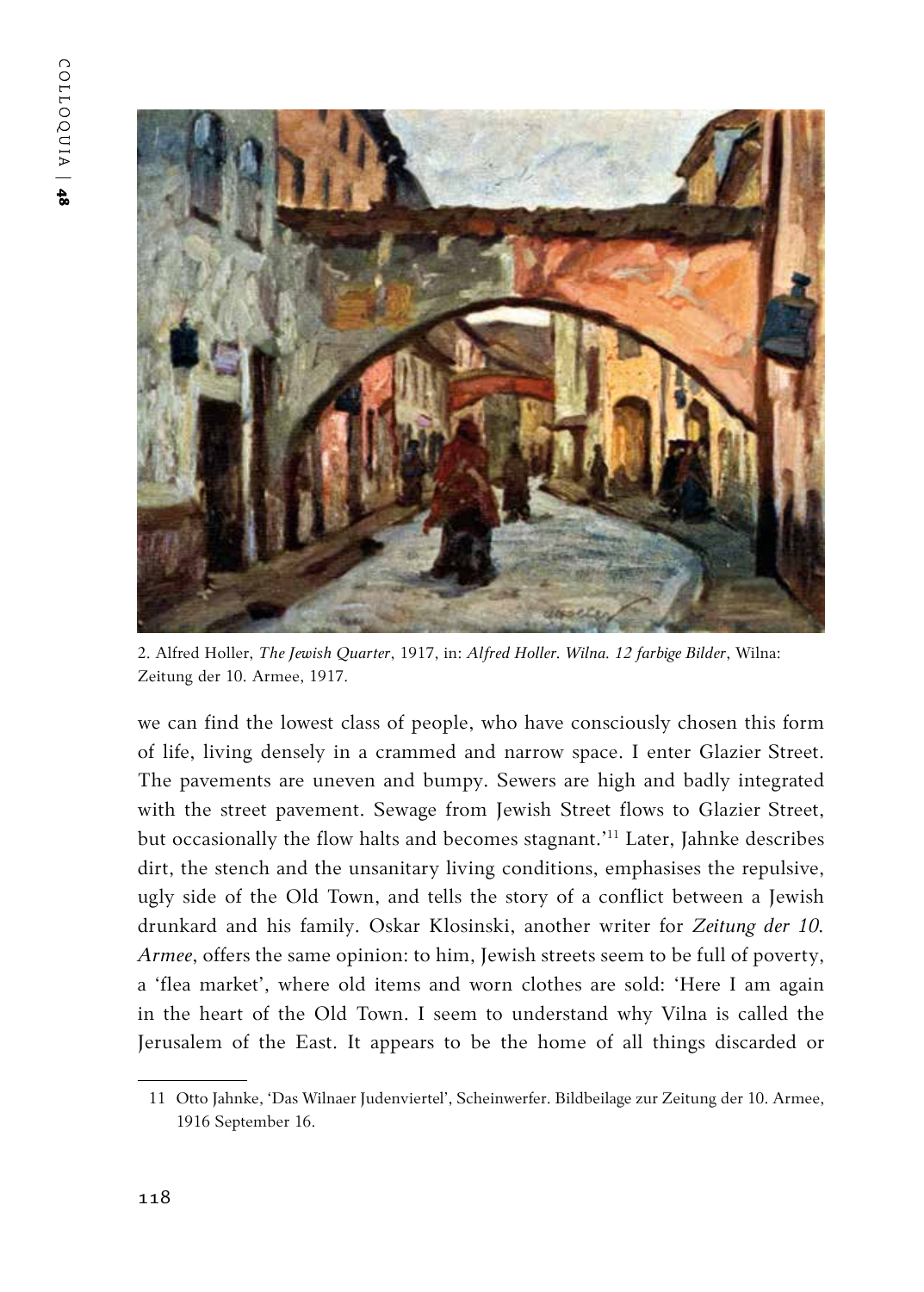redundant. I wonder who could still be interested in buying these old lamps, rickety furniture, dirty glasses and worn-out clothes, as I hopelessly try to make sense of using all these things. With every step, sewage spurts out from under the wooden boards that have replaced the pavement, and flows away gurgling. At a door, something vague and formless is being offered. A young man is shouting out his wares, and straightaway offers something edible to taste […]. Next to him stand a great many beggars of various ages, with all possible kinds of affliction, without any distinctions of age, gender or faith.'12 Artists depicted crowds of people, beggars and street traders alongside the synagogue (Ill. 3). Oskar Klosinski noted that these scenes reminded him of Jesus Christ expelling the traders from the temple. *Zeitung der 10. Armee* presented the ghetto spaces as repulsive, ugly places, and this interpretation was influenced by anti-semitic views. These views were spread by the German Supreme Army Command, which treated the Jewish community in Ober Ost as backward and uncivilised, and called the Jewish people cheats, deceivers, disloyal, etc.

On the other hand, there was also another approach. The case of the war artist (*Kriegsmaler*) Alfred Holler<sup>13</sup> is typical. As a war artist, he had to portray battles scenes and victories, but almost all of his work from the war years covered the Old Town of Vilnius. *Zeitung der 10. Armee* organised an exhibition in Vilnius, and published a portfolio of his work.<sup>14</sup> An article published in *Scheinwerfer*. *Bildbeilage zur Zeitung der 10. Armee* praised Holler's paintings depicting Jewish Vilna: 'It is the Jewish quarters that have attracted his brush. He has become fascinated with the dark courtyards and passageways, the crooked streets and the medley of people, and he knows how to convey it all. He never ceases to find hidden picturesque corners, and always knows how to render newly discovered beauty: a creaking staircase and a dilapidated courtyard covered in snow, as well as unexpectedly revealed majestic architecture, whose power and grandeur are doubled by the contrast with shabby structures in the foreground.'15 Holler's

<sup>12</sup> Oskar Klosinski, 'Die Entschleierte: Wilnaer Stimmung', Scheinwerfer. Bildbeilage zur Zeitung der 10. Armee, 26 April 1917.

<sup>13</sup> Laima Laučkaitė, 'Our Alien Legacy: German Art during World War I in Vilnius', *Kunstiteaduslikke Uurimusi/Studies in Art and Architecture*, 2018, Vol. 27/1–3, p. 156–158.

<sup>14</sup> Alfred Holler. Wilna. 12 farbige Bilder. Wilna: Zeitung der 10. Armee, 1917.

<sup>15</sup> F.H. [Fred Hendriok], 'Ein deutscher Kriegsmaler in Litauen', Scheinwerfer. Bildbeilage zur Zeitung der 10. Armee, 26 April 1917.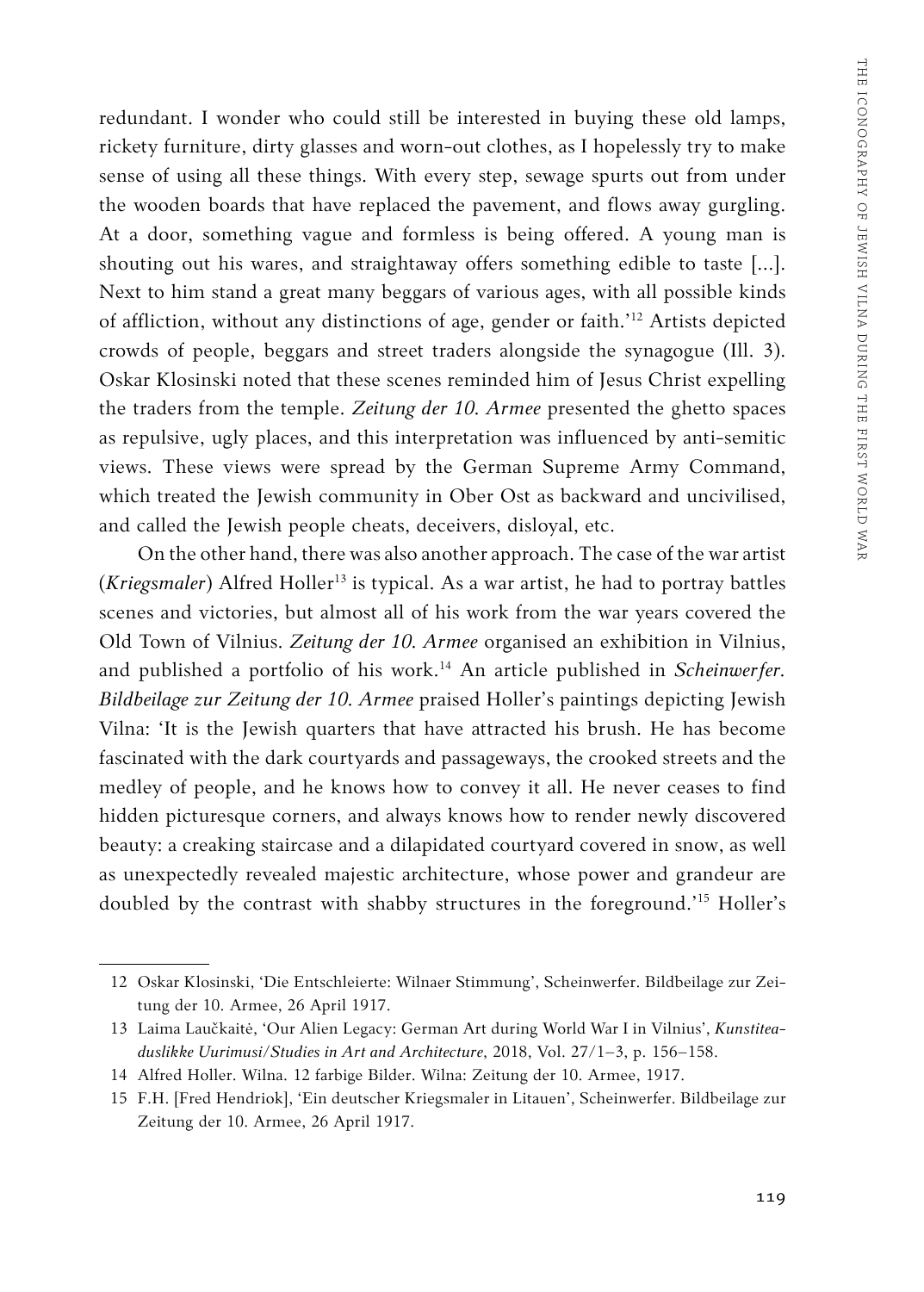

3. Paul Paeschke, *The Jewish Ghetto in Vilna*, 1918, drypoint. Tartle collection, Vilnius.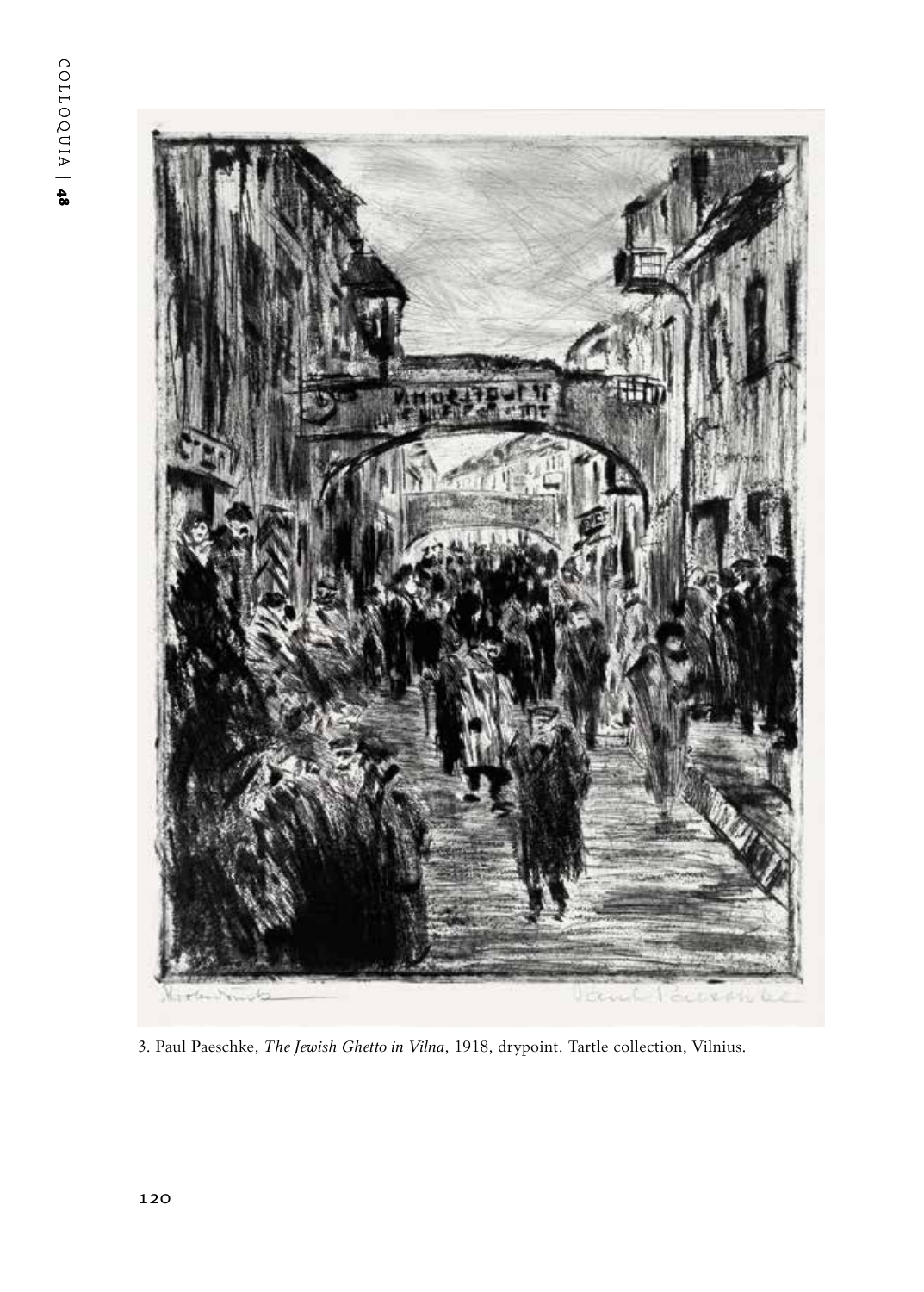

4. Alfred Holler, *A Courtyard Passageway*, 1917, in: *Alfred Holler. Wilna. 12 farbige Bilder*, Wilna: Zeitung der 10. Armee, 1917.

courtyards and narrow streets are picturesque; his tonal hues and sensitive lines are characteristic of Art Nouveau (Ill. 4). He used coloured paper and mixed media of oil pastels and gouache, thus achieving the painterly effects of his drawings. Holler was a poet of the Old Town: he romanticised the spaces of the ghetto, admiring their ancient beauty touched by entropy.

In general, it should be noted that the publications by *Zeitung der 10. Armee* devoted to the old Jewish quarter were rather rare and controversial: journalists and writers emphasised the repulsive, ugly urban side, and their writings have anti-semitic overtones. Meanwhile, the visual images have another focus: artists treated the Old Town in a lyrical and romanticising manner.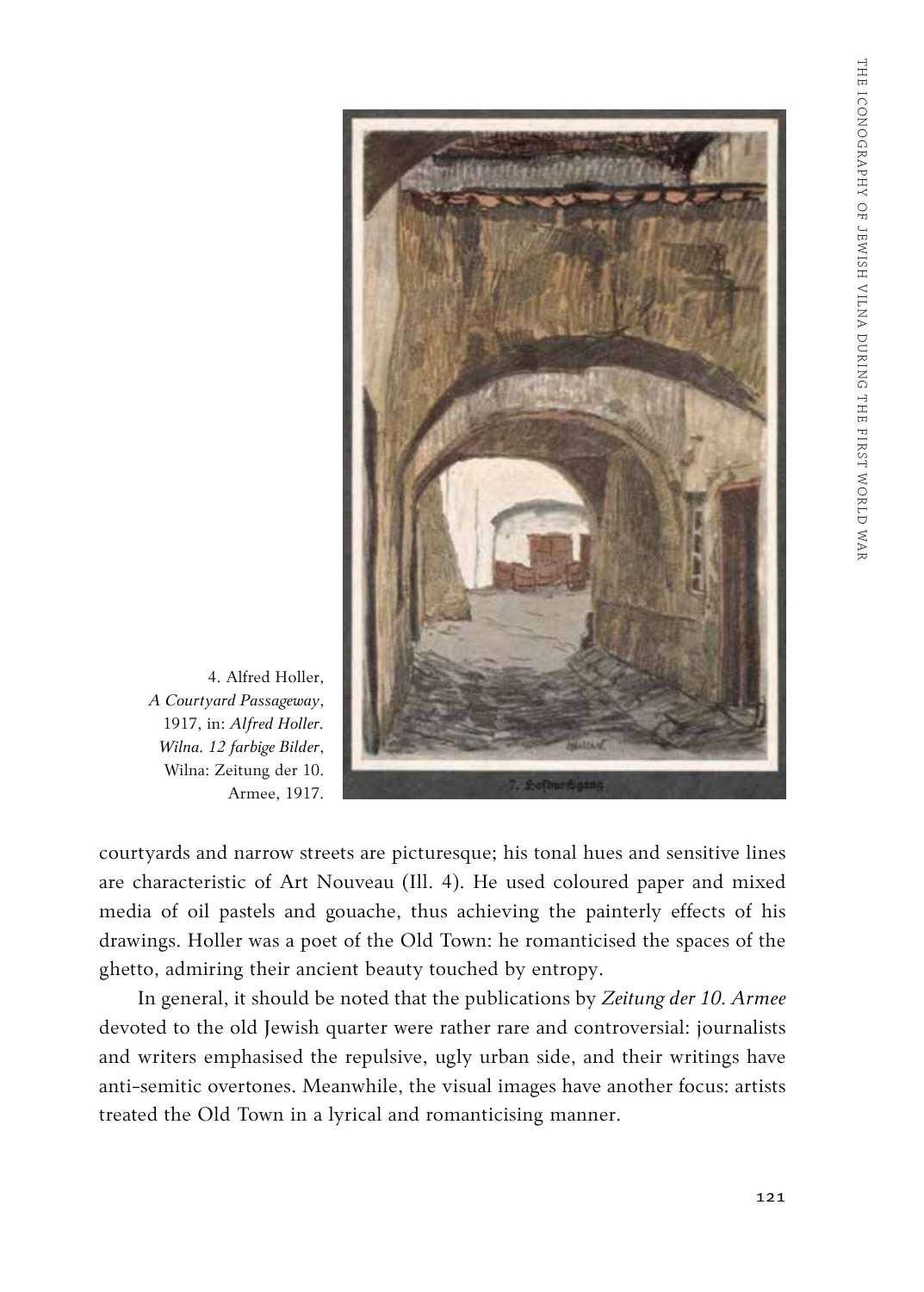#### **The 'Jerusalem of Lithuania' in** *Wilnaer Zeitung*

The newspaper *Wilnaer Zeitung* was somewhat different from *Zeitung der 10. Armee*, and presented a different interpretation of Jewish Vilna. It was addressed to civilians, and was subordinate to the military commanders of the city, not to the commanders of the army. The newspaper did not demonstrate fierce militaristic content, as *Zeitung der 10. Armee* did, although it also spread the ideology of the German 'cultural mission'.

Prior to the aforementioned articles in *Zeitung der 10. Armee*, in May 1916, the illustrated supplement *Bilderschau der Wilnaer Zeitung* published a long article about the Jewish district of Vilna. The word 'ghetto' was used in the title of the article,<sup>16</sup> although local people never used the term for the Jewish quarter of Vilnius. The article begins: 'The Jerusalem of Lithuania: this honourable title was granted to Vilna by religious East European Jews. For many centuries, the nation of Israelites has constituted a large part of the population of our city. Prominent sages made the Vilna school of the Talmud known all over the world. Being part of the city's Jewish community has obliged its members to keep loyally to their inherited place. Oppression, poverty and pain may have led to bodily deterioration, but could not uproot the tenacious and unyielding trunk. Walking around the streets today, we can see how important the Jewish element was in the picture of the city in earlier times. The old ghetto has lost its confines, but today the streets where the forefathers lived have become home to their grandchildren.'17 The article describes the activities of the inhabitants of the Jewish Old Town and the poverty on the streets, but the focus is on the religious space, the Great Synagogue. 'The highly unfavourable view of the streets vanishes as soon as the curious visitor goes to see East European Jews in their most sacred place, their sanctuary. This world opens up just a couple of steps off the throng of German Street […]. Hebrew inscriptions on the walls and shops accompanying you all along the street curve up to the Old Synagogue.'18 The Great Synagogue became an iconic place of Jewish Vilna in works by German artists during the First World War.

Since the whole building of the Old Synagogue could not be seen from the outside, as it stood against neighbouring buildings, artists depicted it from

<sup>16</sup> 'Im Judenviertel von Wilna', Bilderschau der Wilnaer Zeitung, 29 May 1916.

<sup>17</sup> Ibid.

<sup>18</sup> Ibid.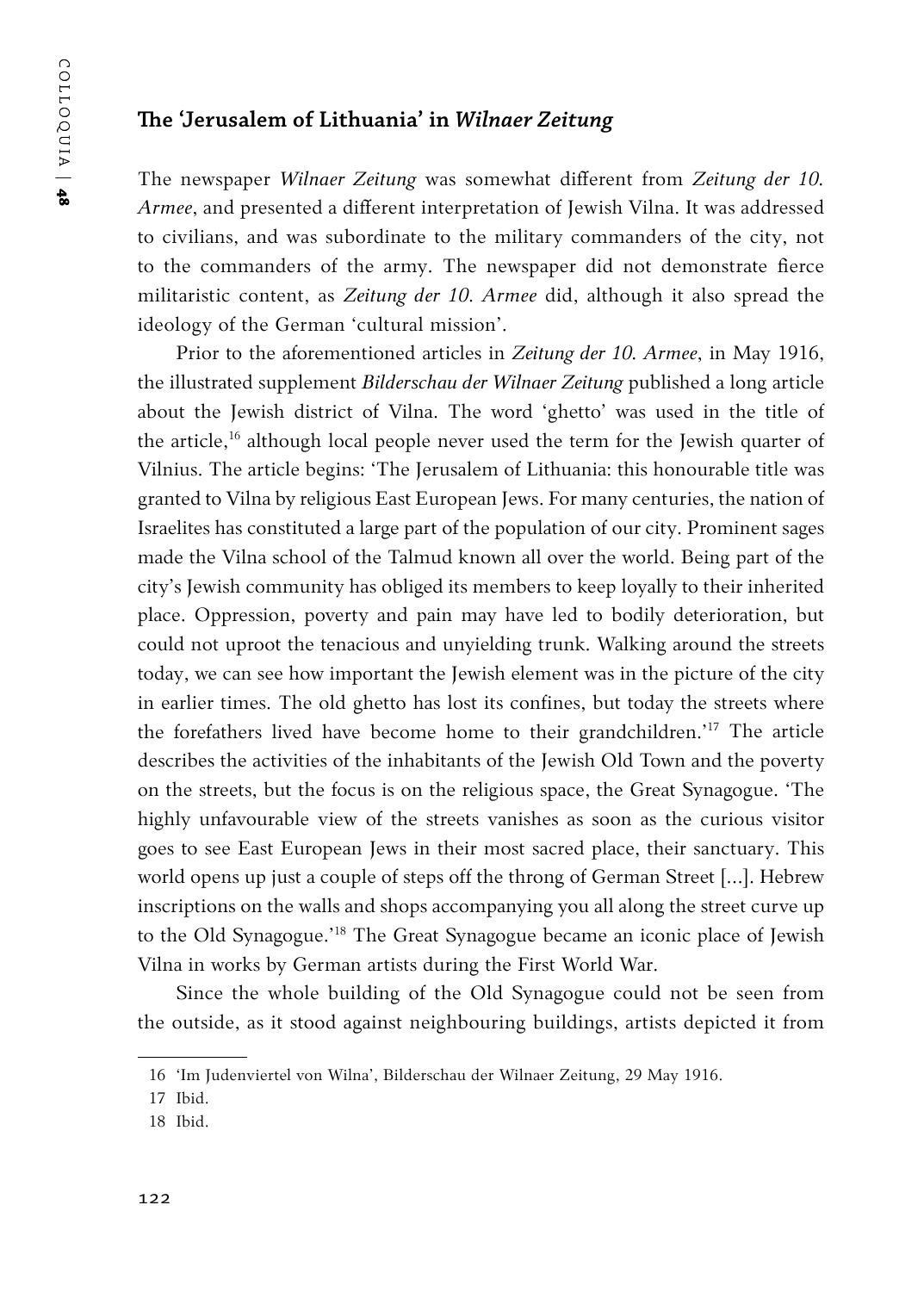various angles, from yards or streets, from the gates of the shulhoyf, from Ramailes Lane, from the courtyard of the shulhoyf (Ill. 5-7). The article invites us to go into the synagogue '[...] crammed with people; particularly during Shabbat hours on Saturday mornings, there are a great many believers dressed in white prayer shawls praying in singing tones, guided by the loud voice of the person leading the service. There are only men; women are allowed by the Law only to stand in the gallery. Four massive pillars in the centre of the synagogue surround the Bimah crowned by a cupola, the place from which the prayers



5. Walter Buhe, *The Courtyard of the Old School*, 1915, watercolour. Vilna Gaon State Jewish Museum.



6. Walter Buhe, *The Great Synagogue*, 1916, oil on cardboard. Private collection.

are read'19 (Ill. 8). The impressive interior of the Great Synagogue, and also neighbouring houses of prayer and study, were depicted by Walter Buhe. 'These houses are open to believers, young and old, who spend all day long there, absorbed in studies of the Talmud, poring over the Holy Books, or clustered around the table for disputes. The stove, which warms poor believers in winter, gives a Slavic aspect to this unique view of a cult building.'20 Buhe fixed various

<sup>19</sup> Ibid.

<sup>20</sup> Ibid.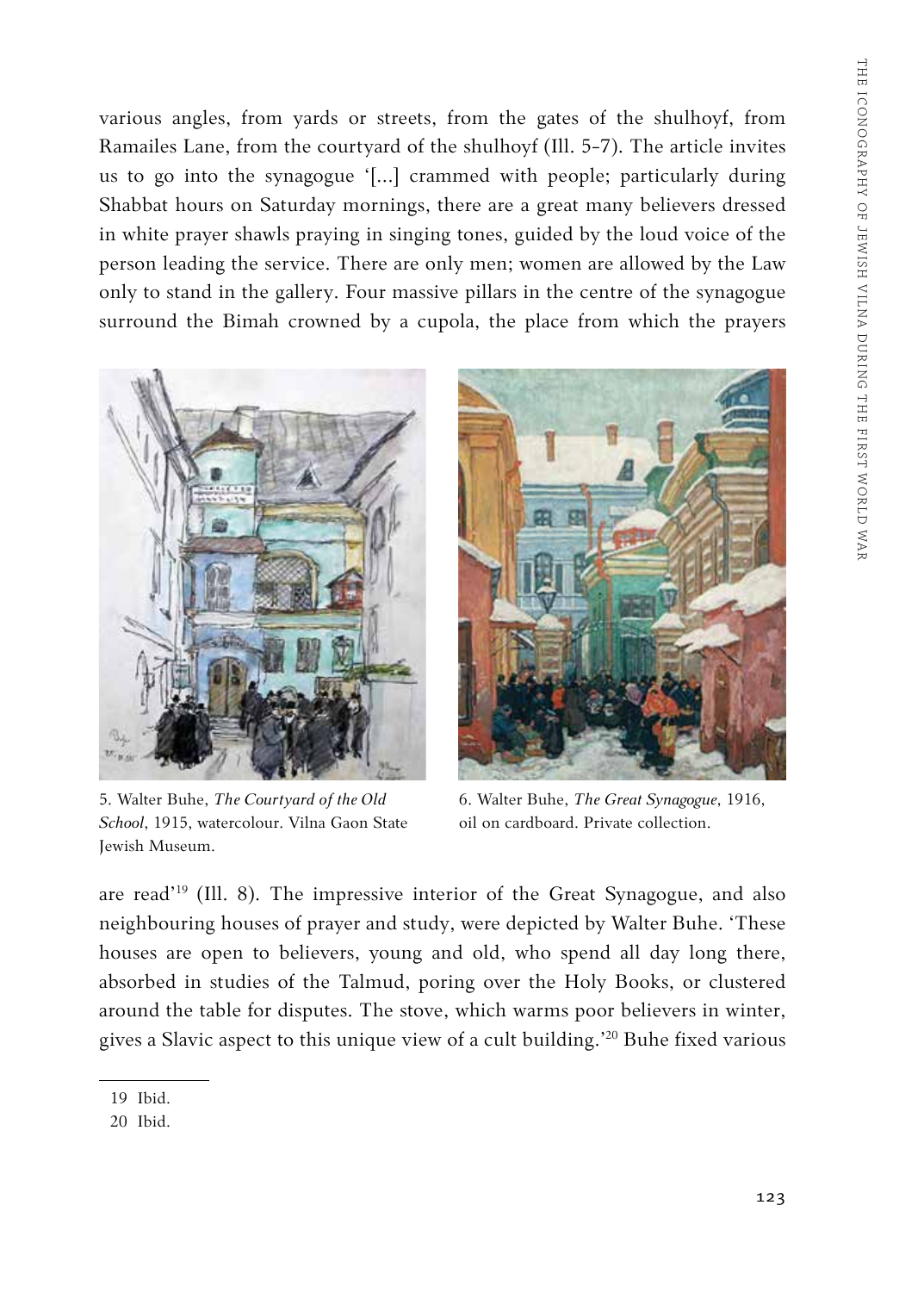

7. Alfred Holler, *The Courtyard of the Old Synagogue*, 1917, oil on canvas. Collection of the German-Speaking Community of Belgium in Eupen.

moments in the houses of prayer: especially interesting is a scene with the poor warming up by the stove in the synagogue, which provided not only spiritual but also physical shelter during the cold seasons, when Vilnius was very short of firewood for heating (Ill. 9).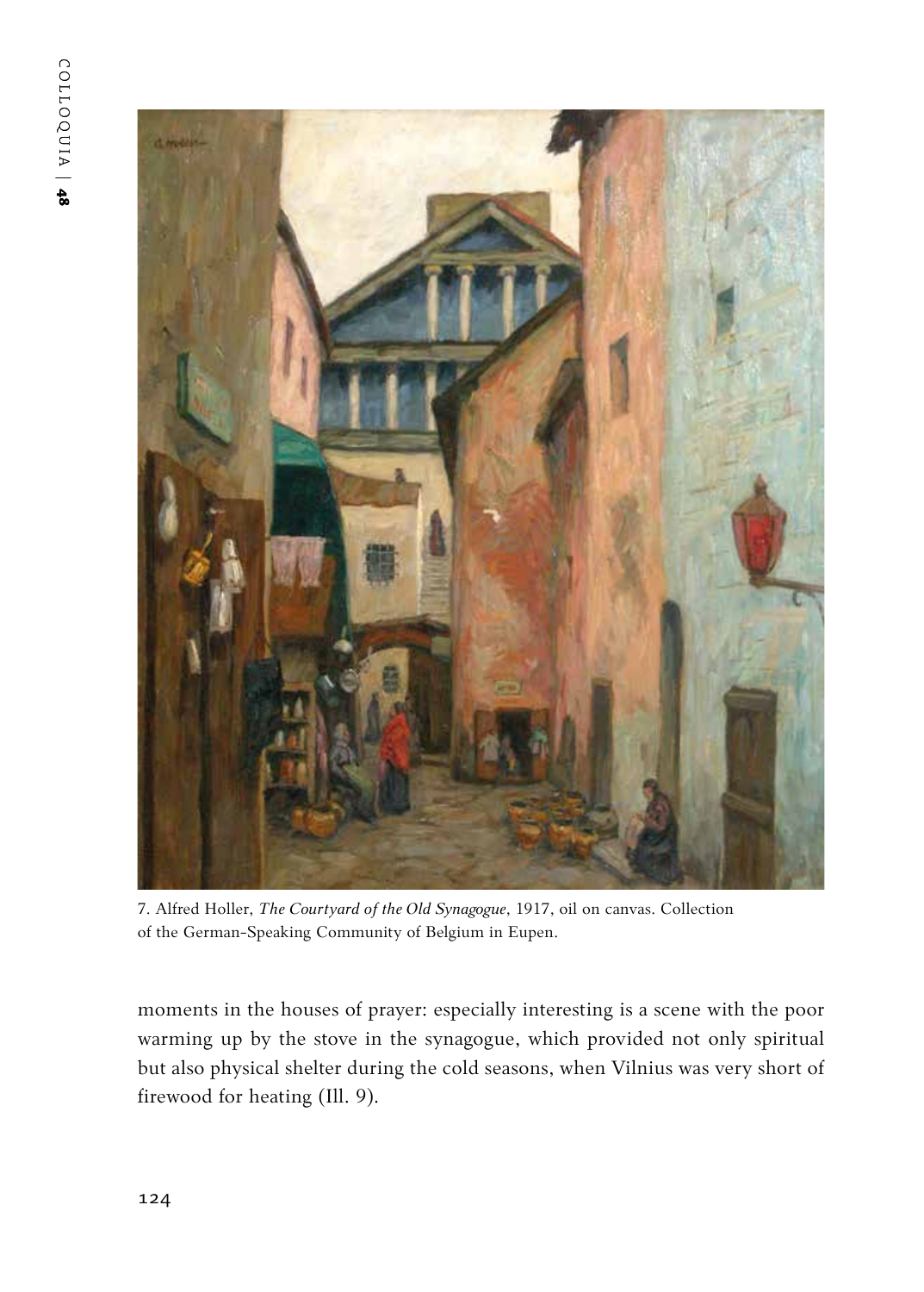

8. Walter Buhe, *A Service in the Old Synagogue*, 1916, lithograph. City Museum of Aschersleben.



9. Walter Buhe, *By a Warm Stove*, 1916, in: *Bilderschau der Wilnaer Zeitung*, 1916, No 9.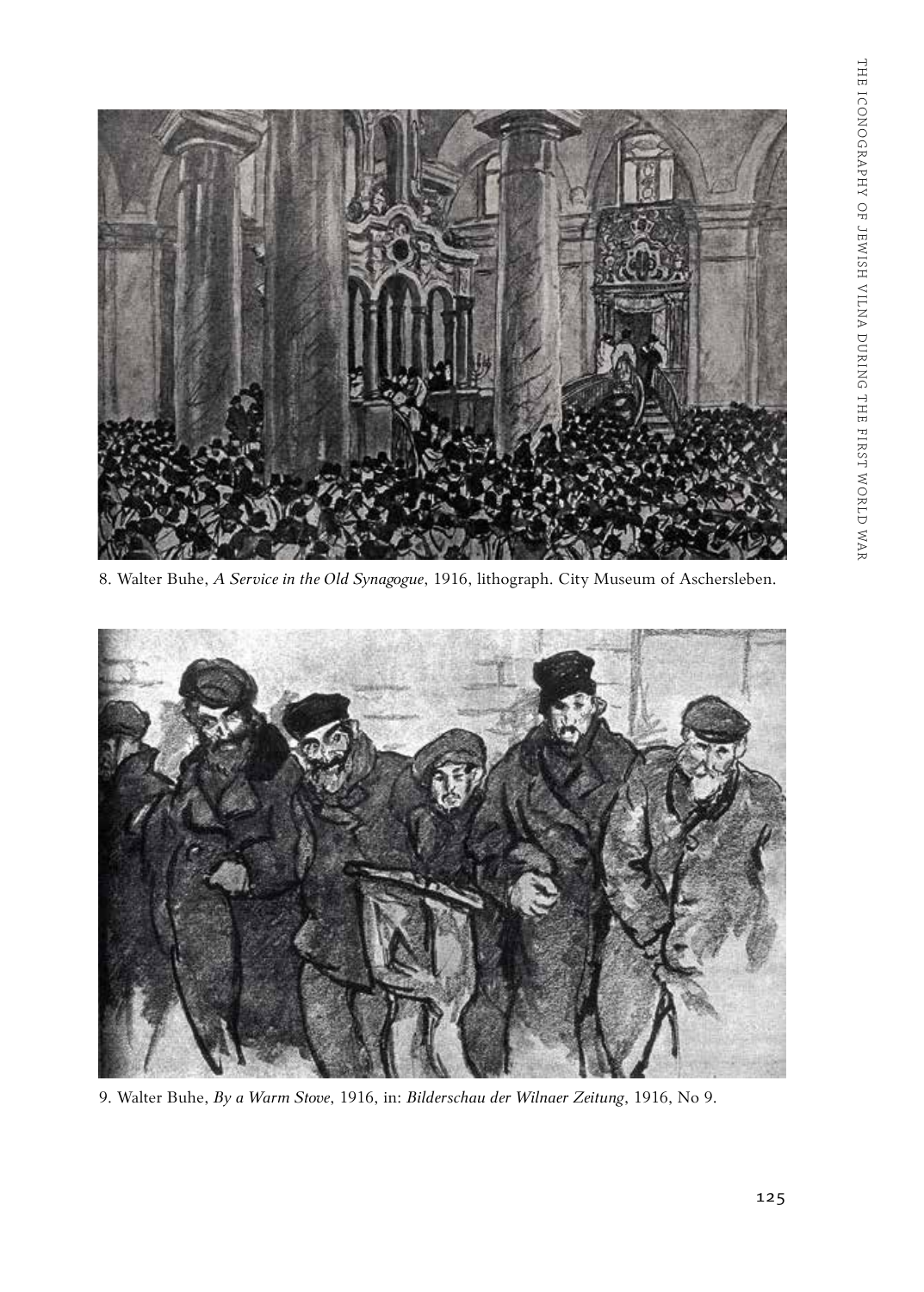

10. Alfred Holler, *The Old Jewish Cemetery*, 1916, in: *Alfred Holler. Wilna. 12 farbige Bilder*, Wilna: Zeitung der 10. Armee, 1917.

The third iconic Jewish location next to the Old Town and the Great Synagogue was the old cemetery in Šnipiškės. *Wilnaer Zeitung* wrote: 'Those who wish to know the traditions of the Vilnius Jews have to cross the river by boat to reach a burial site which served the community until 1831 [...]. The place looks abandoned and neglected, but there is a kind of melancholy hovering above the white tombstones, above the places of eternal rest of famous sages and ordinary believers [...]. Real little houses with wooden roofs [rise] above the graves.'<sup>21</sup> Šnipiškės cemetery was painted not only by Buhe, but also by Alfred Holler and Felix Krause, conveying exotic monuments and the melancholic mood of the famous cemetery (Ill. 10). Hermann Struck depicted the monument to the Vilna Gaon together with the tower of Gediminas' Castle in the background; while Cornelia Gurlitt depicted the Jewish cemetery with the figure of a German soldier (probably the art critic Paul Fechter) (Ill. 11, 12).

*Bilderschau der Wilnaer Zeitung* began its acquaintance with Jewish Vilna with an article which raised the community's religiousness and loyalty to the traditions of the ancestors. The article presents Jews as an oppressed, impoverished

<sup>21</sup> Ibid.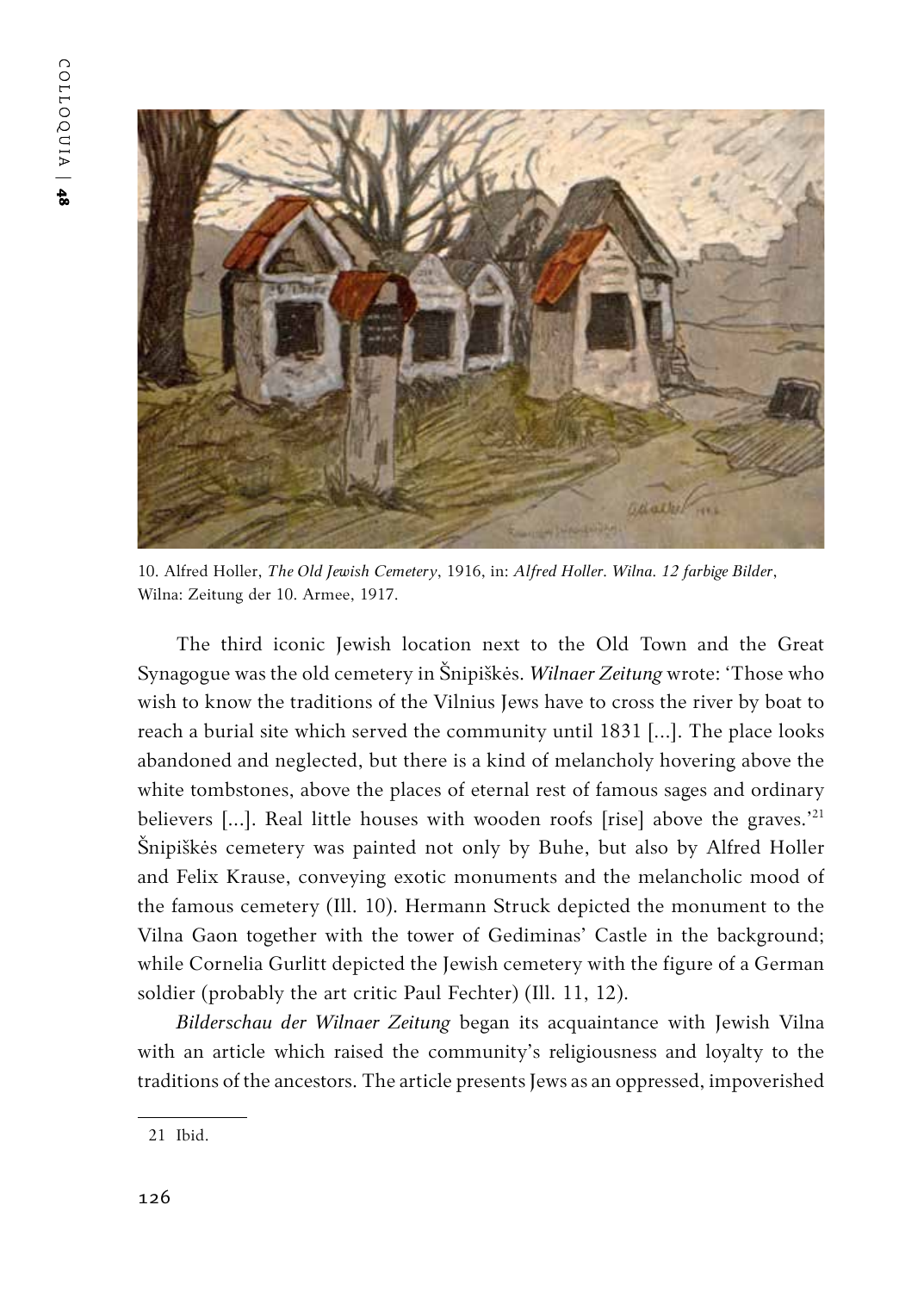



11. Hermann Struck, *The Gaon's Grave in the Old Jewish Cemetery*, 1917, in: *Skizzen aus Litauen, Weissrussland und Kurland*, Berlin: Verlag von Georg Stilke, 1916.

12. Cornelia Gurlitt, *Untitled*, 1917, lithograph. Vilna Gaon State Jewish Museum.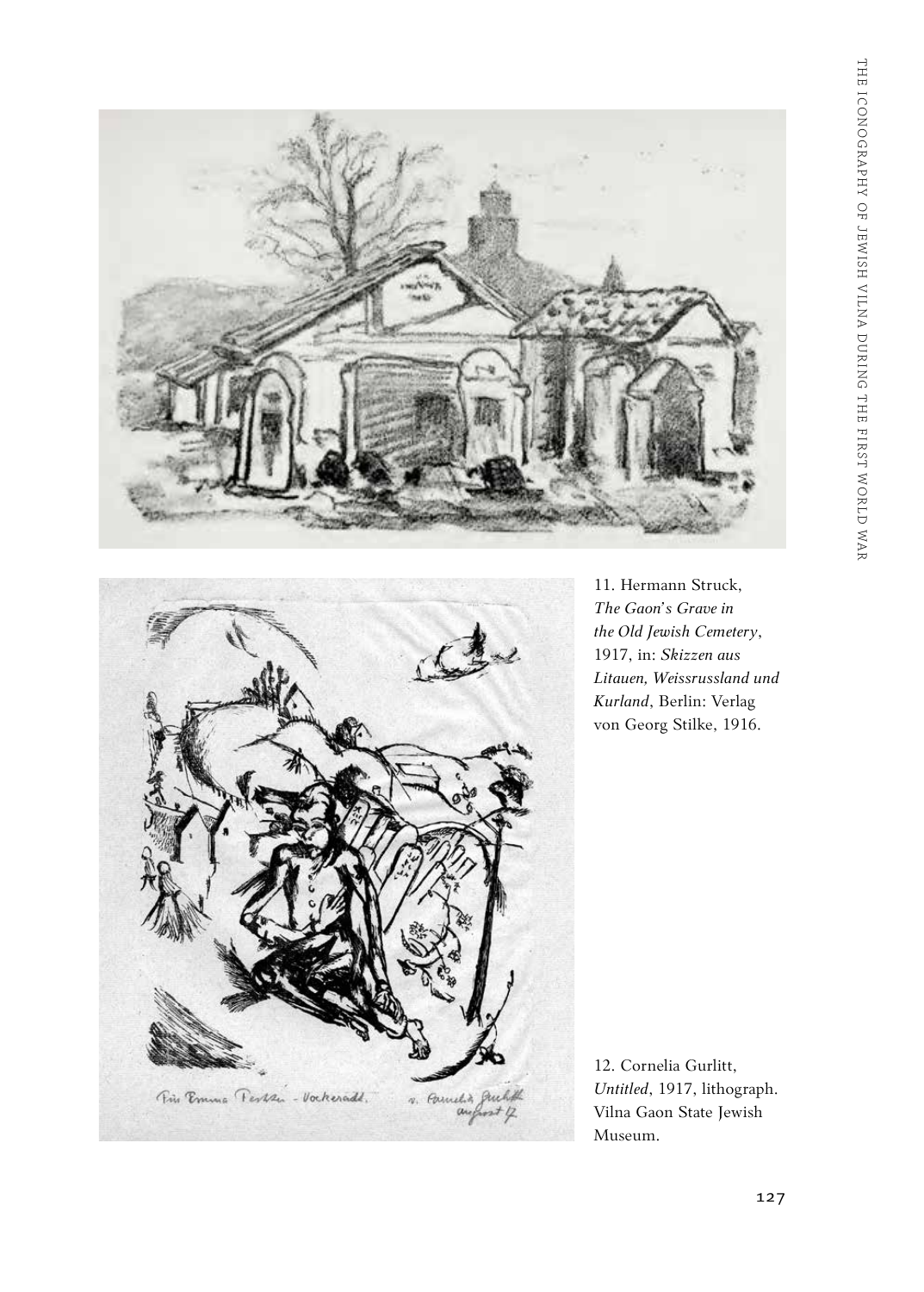COLLOQUIA | COLLOQUIA | 48

and downtrodden community, which nevertheless preserved its spiritual strength and the faith of the ancestors. Later, *Wilnaer Zeitung* paid attention to the Jewish traditional heritage, and published more illustrated articles than *Zeitung der 10. Armee*. <sup>22</sup> *Bilderschau der Wilnaer Zeitung* even put photographs, pictures of Jewish Vilna, on the covers of the magazine, while *Zeitung der 10 Armee* put a single image with Jewish Street on the cover of the magazine only in the summer of 1918, when the war was ending and German censorship and ideological control of the press had diminished. How can the differences between the editorial policies of these two occupation newspapers be explained?

The editor-in-chief of *Wilnaer Zeitung* was the journalist Ernst Walenberg. He came from an old rabbinical family from Gdansk, worked for the German publishers Ullstein, and was the editor of *Berliner Morgenpost*, *Berliner Zeitung* and *Vossische Zeitung*. The Jewish publisher Hermann Stilke, the owner of the publishers Hermann Stilke, also worked for *Wilnaer Zeitung*. There was also the enlisted art critic and gallerist Hildebrandt Gurlitt, the son of the famous art historian Cornelius Gurlitt and brother of the artist Cornelia Gurlitt.<sup>23</sup> He was later replaced on the editorial board of *Wilnaer Zeitung* by the journalist Franz Leppmann (who also had Jewish origins, but was baptised a Protestant). Before the First World War, he had worked as a feuilletonist at Ullstein, and was theatre critic for *Vossische Zeitung*. In 1916, he wrote the first biography of Thomas Mann. *Wilnaer Zeitung* took on the art critics Paul Fechter, the author of the first book on Expressionism published in Germany,<sup>24</sup> and Monty Jacobs, the son of an English trader of Jewish origin, and a writer on theatre for *Berliner Tageblatt* and *Vossische Zeitung*. The author of the article in *Wilnaer Zeitung* on the Jewish quarters of Vilna mentioned above is not indicated; but it was written by Jacobs and Fechter. Soon, the article was published in the book *Wanderstunden in Wilna*, under the pen-name Paul Monty.<sup>25</sup> The book was made up

<sup>22</sup> Images from *Wilnaer Zeitung* made by the photographer Ludwig Boedecker are usually reprinted in publications on old Jewish Vilnius nowadays.

<sup>23</sup> In the Nazi period, Hildebrandt Gurlitt became the trader of 'degenerate art'. See Catherine Hickley, *The Munich Art Hoard. Hitler's Dealer and his Secret Legacy*, London: Thames and Hudson, 2015.

<sup>24</sup> Paul Fechter, *Der Expressionismus*, München: Piper & Co, 1914.

<sup>25</sup> Paul Monty, *Wanderstunden in Wilna*, Wilna: Verlag der Wilnaer Zeitung, 1916. Authorship was indicated by Friedrich Bertkau. See: Friedrich Bertkau, *Das amtliche Zeitungswesen im Verwaltungsgebiet Ober-Ost. Beitrag zur Geschichte der Presse im Weltkrieg*, Leipzig: Verlag E. Reinicke, 1928, p. 112.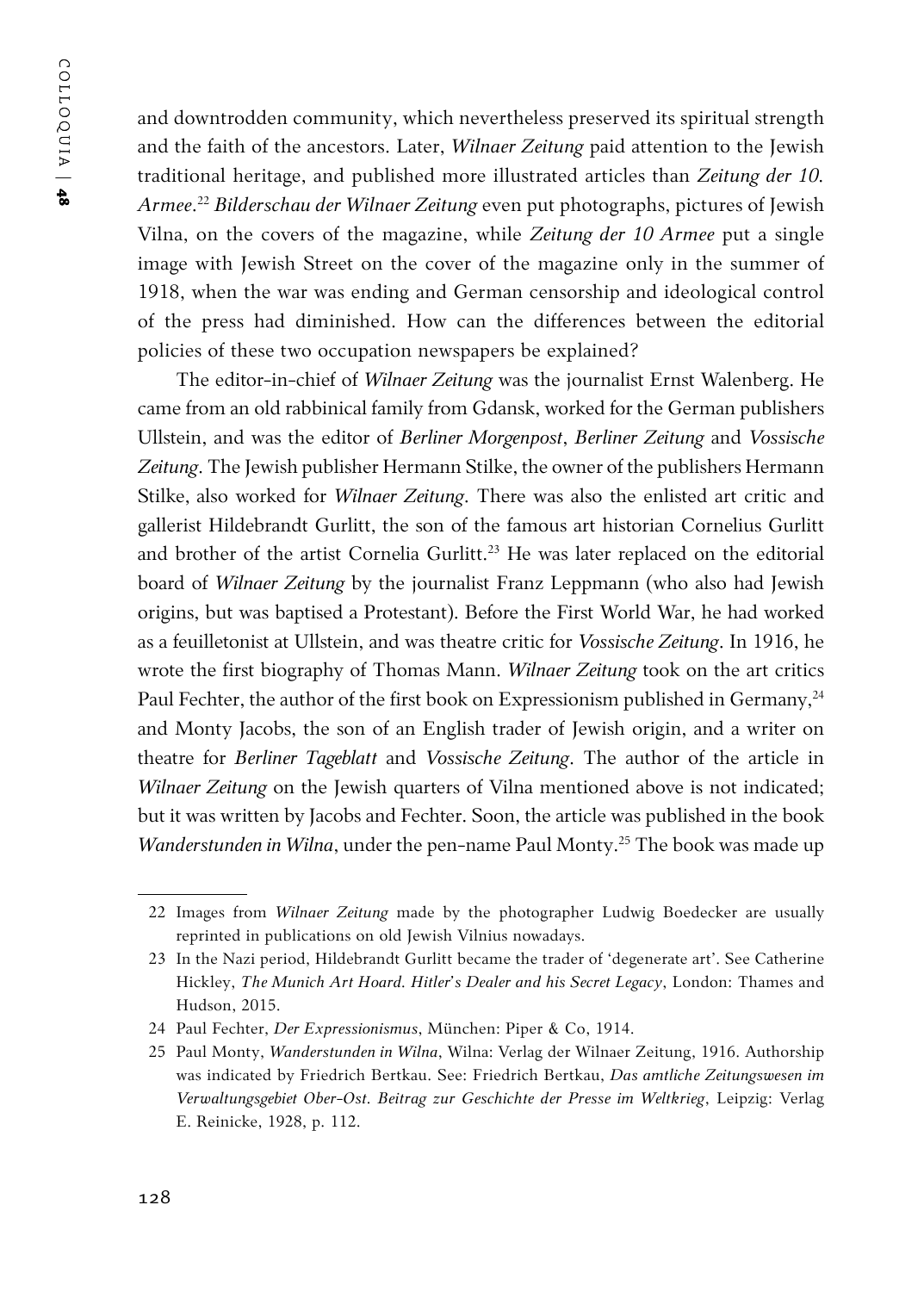of newspaper articles, and presented an essayistic image of the multicultural urban spaces of Vilnius. So the editorial team at *Wilnaer Zeitung* was quite specific: the members were journalists from the biggest liberal daily newspapers in Berlin, and cultivated people with a different standpoint to that of the editorial board of *Zeitung der 10. Armee*. 26 Besides, many of them had Jewish origins, which determined their sympathy for their subjects.

The only artist employed by the newspaper *Wilnaer Zeitung* was Walter Buhe.27 He created many scenes of everyday life in Vilnius: in each issue of the newspaper, he published one drawing from scenes of the town, including Jewish Vilna. He drew Jews reciting their traditional prayers at the adorned tree of Ger Zedek in Šnipiškės cemetery. Legend has it that Ger Zedek, Count Valentin Potocki, converted to Judaism in the middle of the 18th century, and was burned by Catholics. A large tree grew in the place where his ashes were scattered, and became an important site of worship. One of Buhe's drawings shows a courtyard in the Old Town with Jews milling grain for *matzos*, and housewives buying the flour for their Pesach treats (Ill. 13). During Sukkot, the Feast of Booths, Jews would leave their homes and live in a *sukkot*, a makeshift booth. Buhe's drawing shows *sukkots* covered with fir branches on the balconies of houses on Glazier Street (Ill.14). Such scenes are absent in the iconography of Vilnius, so today the images created by Buhe are fascinating and unique documents of traditional urban Jewish customs.

#### **The German-Jewish Club of the Intelligentsia in Kowno**

The Club of the Intelligentsia in Kowno (Kaunas) was the third important centre of writers, journalists and artists on the Eastern Front. German intellectuals of Jewish origin discovered an unknown Jewish world in Ober Ost, and were

<sup>26</sup> The editor-in-chief of *Zeitung der 10. Armee* was the industrialist Hans Urbach, the supplements to the newspaper focused on scientific and technical matters.

<sup>27</sup> Hans Richter, *Walter Buhe als Graphiker*, Leipzig: Verlag der Deutscher Buchgewerbevereins, 1932; Laima Laučkaitė-Surgailienė, 'The Image of an Occupied City: Walter Buhe's Vilnius of the First World War', in: *Dailės istorijos studijos / Art History Studies*, Vol. 5: *Art and Artistic Life during the Two World Wars*, Giedrė Jankevičiūtė, Laima Laučkaitė, eds., Vilnius: Lietuvos kultūros tyrimų institutas, 2012, p. 121–140.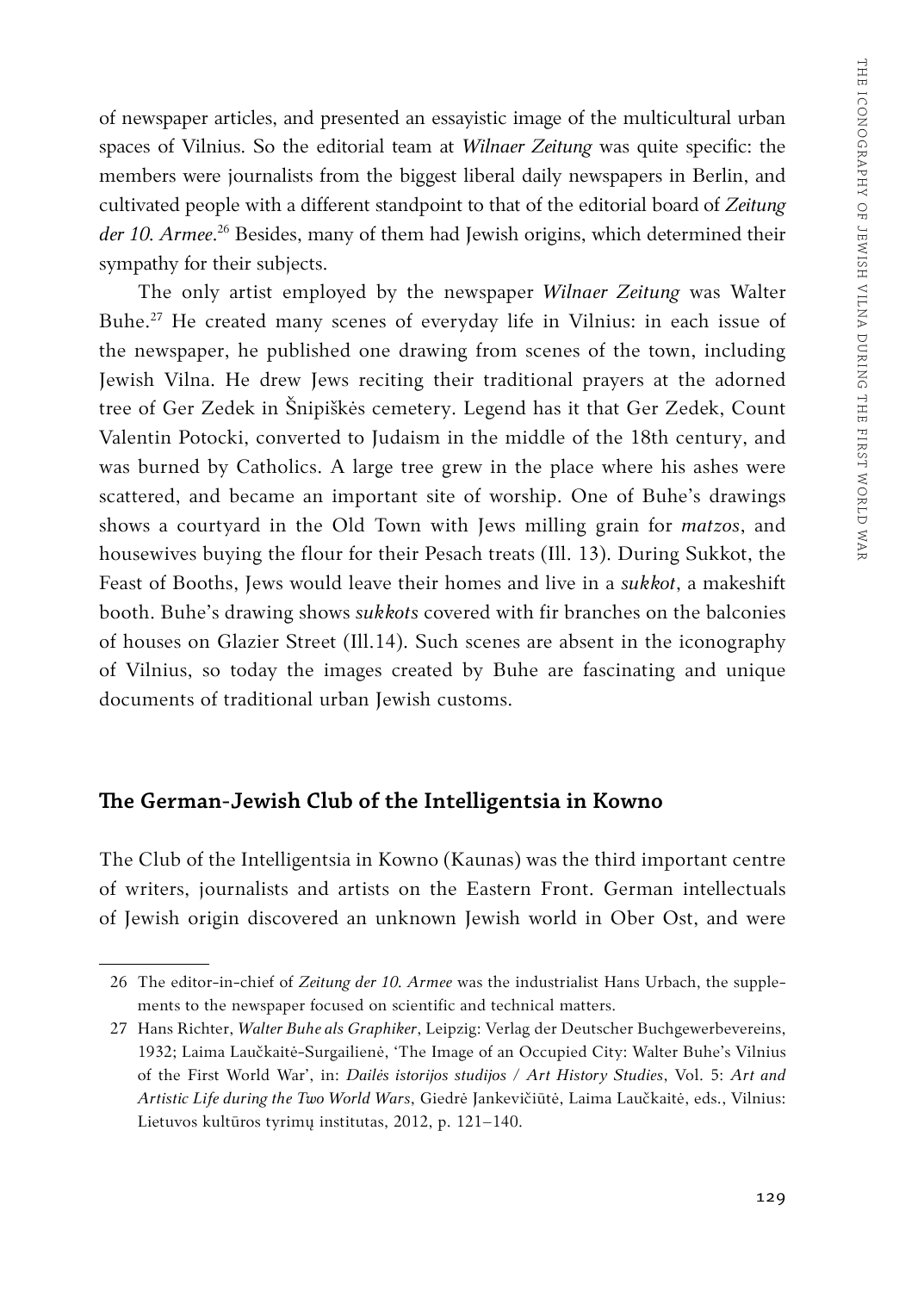

13. Walter Buhe, *Pesach in Vilnius. Matzo Grinders in the Jewish Quarter*, 1917, in: *Wilnaer Zeitung*, 16 April 1917.



14. Walter Buhe, *The Sukkot Holiday on the Balconies*, 1917, in: *Wilnaer Zeitung*, 10 July 1917.

stunned. 'The plight of East European Jewry acquired greater political urgency during World War I as German-Jewish soldiers on the Eastern Front discovered the immense suffering and squalor in the ghettos. Though most German Jews supported the fatherland in the war, physical contact with the *Ostjuden* challenged established national loyalties and personalized what for many had been an abstract matter […]. Jewish journalists and writers stationed in the East described the devastating effects of the war on East European Jewish life while those in Germany wrote about the grim situation on the home front [...]. Solidarity with the *Ostjuden* often betrayed antipathy toward the bourgeois values of liberal German society. Whereas the previous generation of German Jews expressed shame over their eastern counterparts, their own children were embarrassed by the materialism of their parents and looked eastward for a source of renewed pride. This "cult of the *Ostjuden*" criticized both assimilated Jews and Western Zionists who flirted with East European Jewish culture as an abstraction but remained estranged from the reality of their own people.'28

Ostjuden made a strong impression on Germans of Jewish origin: they discovered a community that had already disappeared in Germany, and found

<sup>28</sup> Rachel Seelig, 'Germany Goes to the Ghetto: German-Jewish Soldiers on the Eastern Front. East European Jews in the German-Jewish Imagination. Exhibition from the Ludwig Rosenberger Library of Judaica', in: https://www.lib.uchicago.edu/collex/exhibits/exeej/germany-goes-ghetto-german-jewish-soldiers-eastern-front/.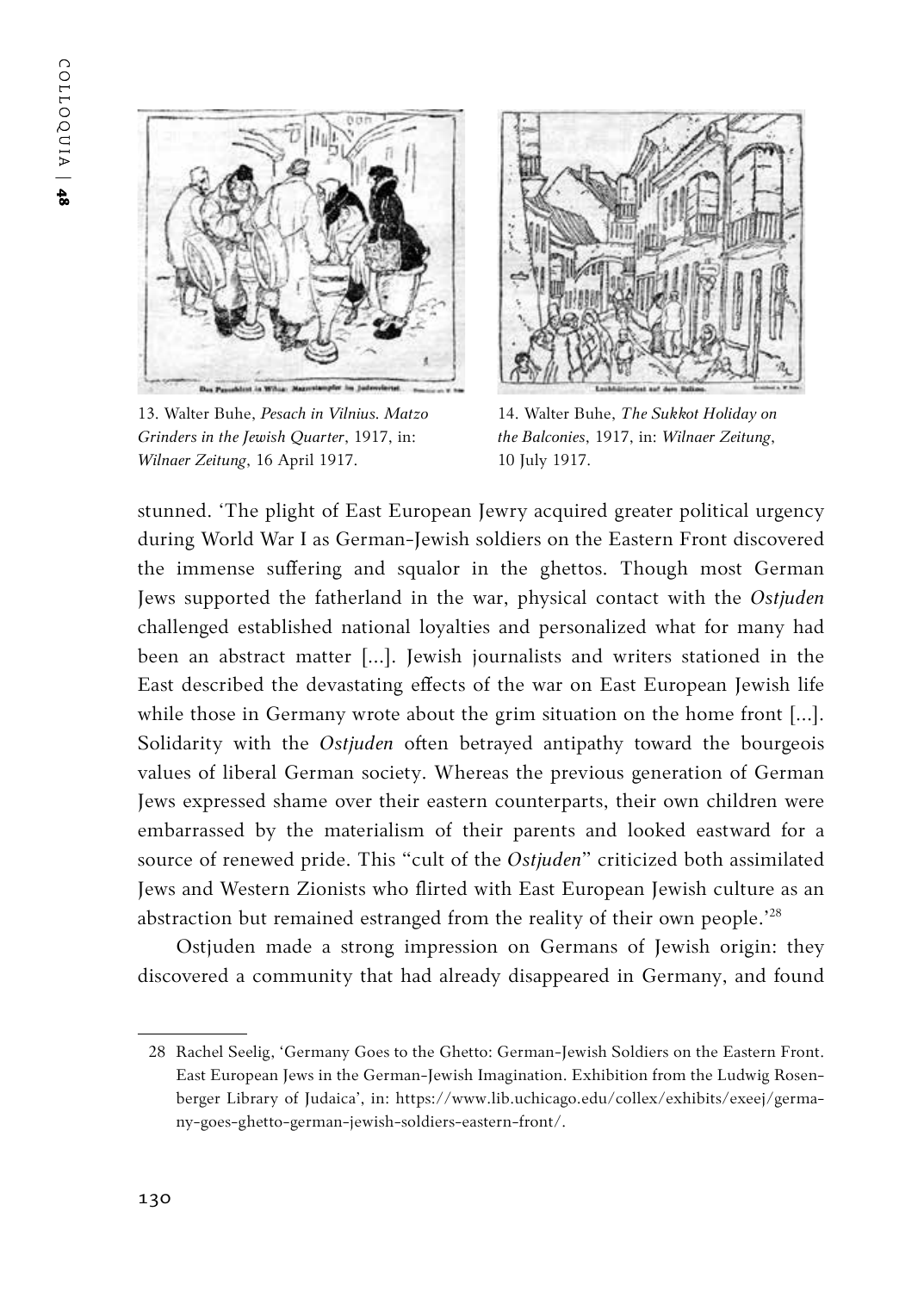their own roots and past there. At the same time, they were stunned by the poverty, misery, hunger and suffering of the community, brought on by the war. This discourse was perhaps most expressed in the milieu of the third group, German-Jewish intellectuals living in Kaunas. In 1916, the supreme headquarters of Ober Ost set up the Press Office (Presseabteilung Ober Ost) in Kaunas, which had to censor all publications in the occupied eastern territories. Friedrich Bertkau, an editor with Ullstein publishers, headed the Press Office. His adjutant was the writer Hans Frentz. It was Frentz who gathered a group of German artists in the Press Section: he invited his acquaintances and friends, journalists, artists, writers and publishers, to Kaunas.<sup>29</sup> Among them were the writers Arnold Zweig, Herbert Eulenberg, Richard Dehmel, Alfred Brust, Sammy Gronemann and Victor Klemperer, the journalist Oscar Kuehl, the painters Karl Schmidt-Rottluff and Magnus Zeller. Kaunas unexpectedly became a cultural island in the war zone; an informal group called the Club of the Intelligentsia emerged. The headquarters of Ober Ost distrusted the club greatly; nevertheless, members gathered on Monday evenings at the Levinson Hotel, and, ignoring military rank, debated, discussed politics and art, and gave lectures. The founders of the club were Zionist activists from Berlin: the writer Sammy Gronemann, the artist Hermann Struck, and the journalist Hans Goslar. Struck was not only a famous Berlin artist, but also a political figure, a Jewish activist.<sup>30</sup> Stationed in Kowno, he worked as a translator from Yiddish. In 1917, the headquarters of Ober Ost appointed him head of the Ober Ost Jewish Affairs Division (Dezernat für jüdische Angelegenheiten in Ober Ost). In addition to his duties, he created a lot of Jewish lithographic portraits. These portraits were published in the books *Skizzen aus Litauen, Weissrusland und Kurland* (1916), *Skizzen aus Russland. Ostjuden* (1916), and *Das Ostjüdische Anlitz* (1921). Struck lived in Kowno, but spent much time in Vilna, where he portrayed the

<sup>29</sup> Paul Fechter, *Menschen und Zeiten. Begegnungen aus fünf Jahrzenten*, Berlin und Hamburg: Deutsch Buch Gemeinschaft, 1949, p. 161.

<sup>30</sup> Jane Rusel, *Hermann Struck (1876-1994). Das Leben und das graphische Werk eines jüdischen Künstlers*, Frankfurt am Main, Berlin, Bern, New York, Paris, Wien: Lang, 1997; Gilya Gerda Schmidt, 'Hermann Struck. The Artist of the Point and the Artist Soul of Israel', in: *The Art and Artists of the Fifth Zionist Congress, 1901– Heralds of a New Age*, Syracuse University Press, 2003, p. 84–120; Lara Lempertienė, 'Iliustruota 'Lietuvos Jeruzalės' mitų knyga: apie Zalmano Šneuro ir Hermano Štruko knygą Vilna (Berlin, 1923)', *Atrasti Vilnių: skiriama Vladui Drėmai*, ed. Giedrė Jankevičiūtė, Vilnius: VDA leidykla, 2010, p. 152–161.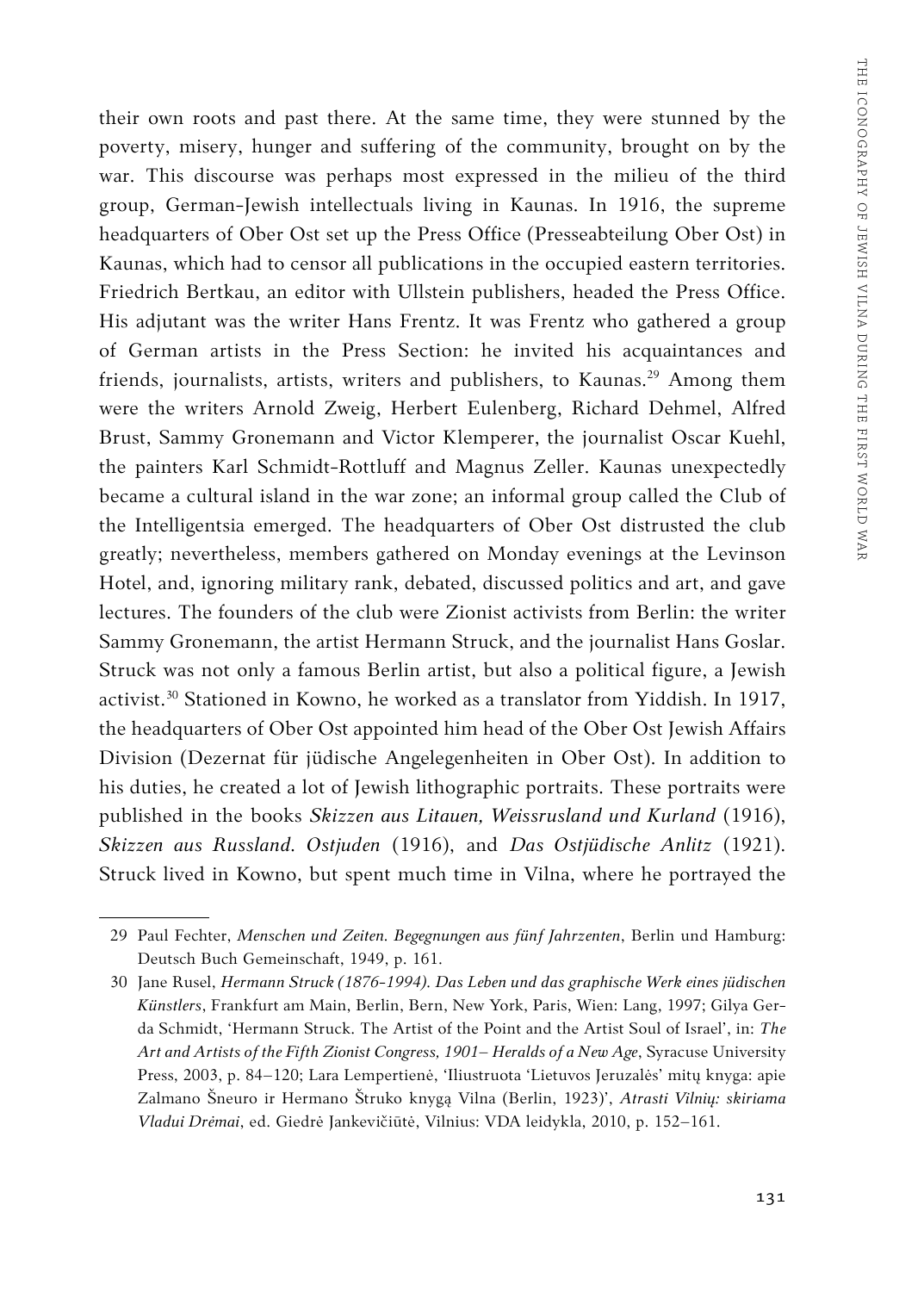

15. Hermann Struck, *Head of an Old Jew*, 1916, in: *Skizzen aus Litauen, Weissrussland und Kurland*, Berlin: Verlag von Georg Stilke, 1916.

famous cantor Herszmann at the Old Synagogue, and the actors in the Yiddish theatre *Vilna Troupe*. However, he depicted mostly Jewish types, poor men and women, showing them as hardworking, decent, religious people, who preserved their identity despite the difficult life (Ill. 15). His portraits are realistic and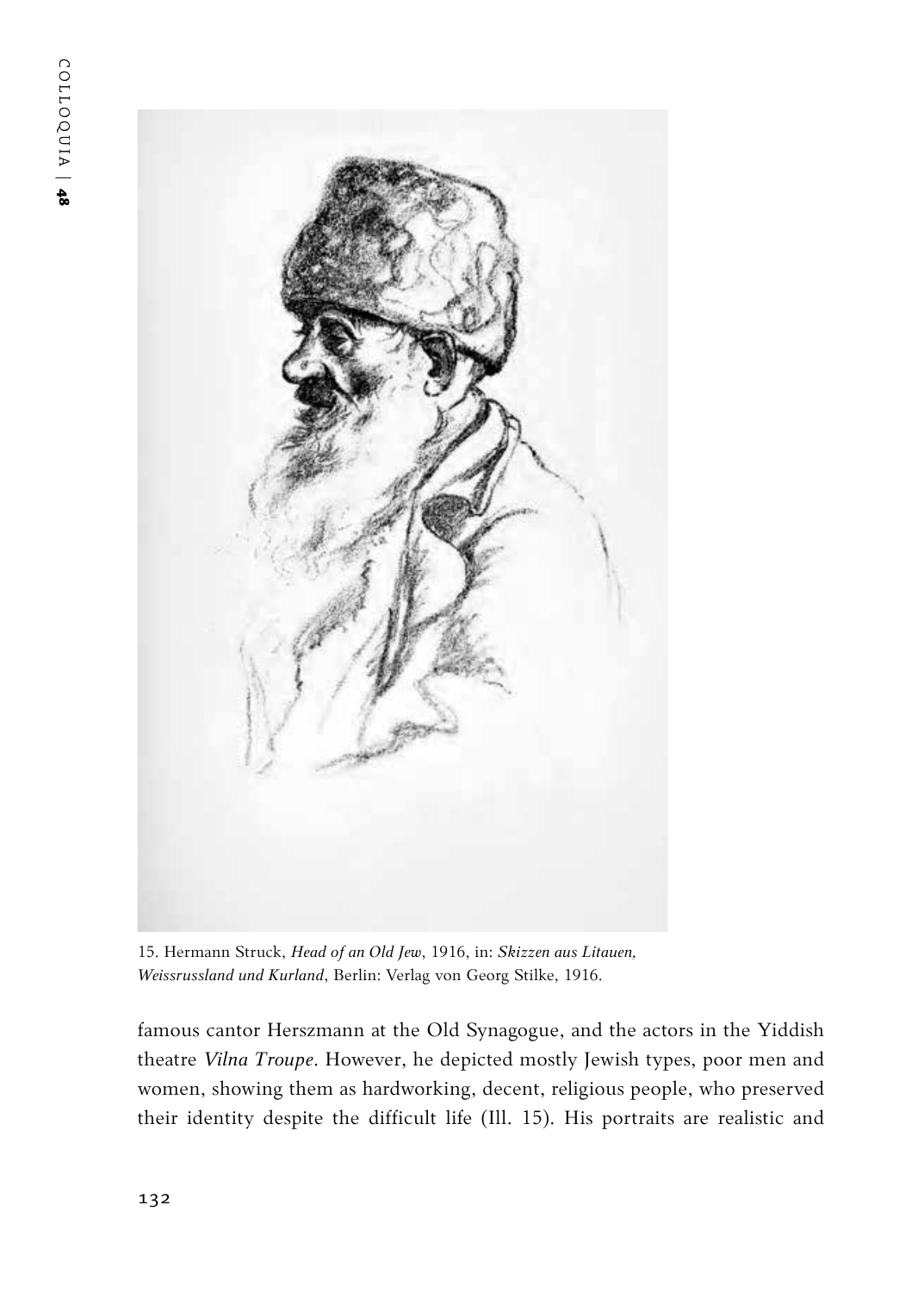psychological: people stand proud, they are composed, confident and full of dignity. Struck idealised and mythologised them, for, being a Zionist, he was convinced that the future state of Israel should be based on people like Ostjuden.

Nevertheless, his works do not represent the true situation of Vilna Jews during the First World War. The Supreme Army Command treated the Ober Ost region as a supplier of goods for the army: everything that could be used by the military machine was expropriated. The city was stricken with poverty and famine. The winter of 1917 was particularly cold, and fuel was confiscated. People died on the streets, the death rate soared, and disease spread. In 1917, an epidemic of typhus afflicted citizens for half a year. After the machinery was taken away from factories, industry ground to a halt; the shops of craftsmen closed down; joblessness escalated, and the streets were full of beggars. The situation in the Jewish quarters, overcome by misery and deprivation, was especially difficult. Starving children and adults scavenged in piles of rubbish to find something to eat.

The images of Vilna Jews created by German artists who did not have to deal with ideology and propaganda contained more truth about real life in Ober Ost. The art created by young German artists unrelated to the media and censorship belongs to Expressionism, a movement which showed the atrocities of war, pain and suffering. The motif of Vilna beggars is expressed strongly in the graphic work of Cornelia Gurlitt (she worked as a nurse in the Antakalnis Hospital in Vilnius),<sup>31</sup> Jacob Steinhardt (a famous Jewish artist from Berlin, who worked for *Graberkomando* in Darbėnai),<sup>32</sup> and Magnus Zeller (who worked as an errand boy at the Press Office in Kowno) $33$  (Ill. 16-18). On the other hand, the content of the images also depended on the time of their publication: the pictures published in the media in 1918 were bitter in comparison with the images published in 1916 and 1917, because censorship was weaker.

<sup>31</sup> *Cornelia Gurlitt: širdies kelionė. Vilnius vokiečių ekspresionistės akimis / Cornelia Gurlitt: The Journey of the Heart. Vilnius of 1915–1917 in the Eyes of a German Expressionist / Cornelia Gurlitt: Reise des Herzens. Vilnius mit den Augen einer deutschen Expressionistin: 1915–1917. Ausstellungskatalog*, hrsg. Hubert Portz, Staatlichen Jüdischen Gaon-von-Vilnius-Museum, 2015.

<sup>32</sup> *Jakob Steinhardt: Der Prophet. Ausstellungs-und Bestandskatalog*, Berlin: Jüdisches Museum, 1995.

<sup>33</sup> Magnus Zeller. *Entrückung und Aufruh. Ausstellung 29.11.2002–9.2.2003*, Stadtmuseum Berlin, Museum Ephraim-Palais, hrsg. Dominik Bartmann, Berlin: G-und-H Verlag, 2002.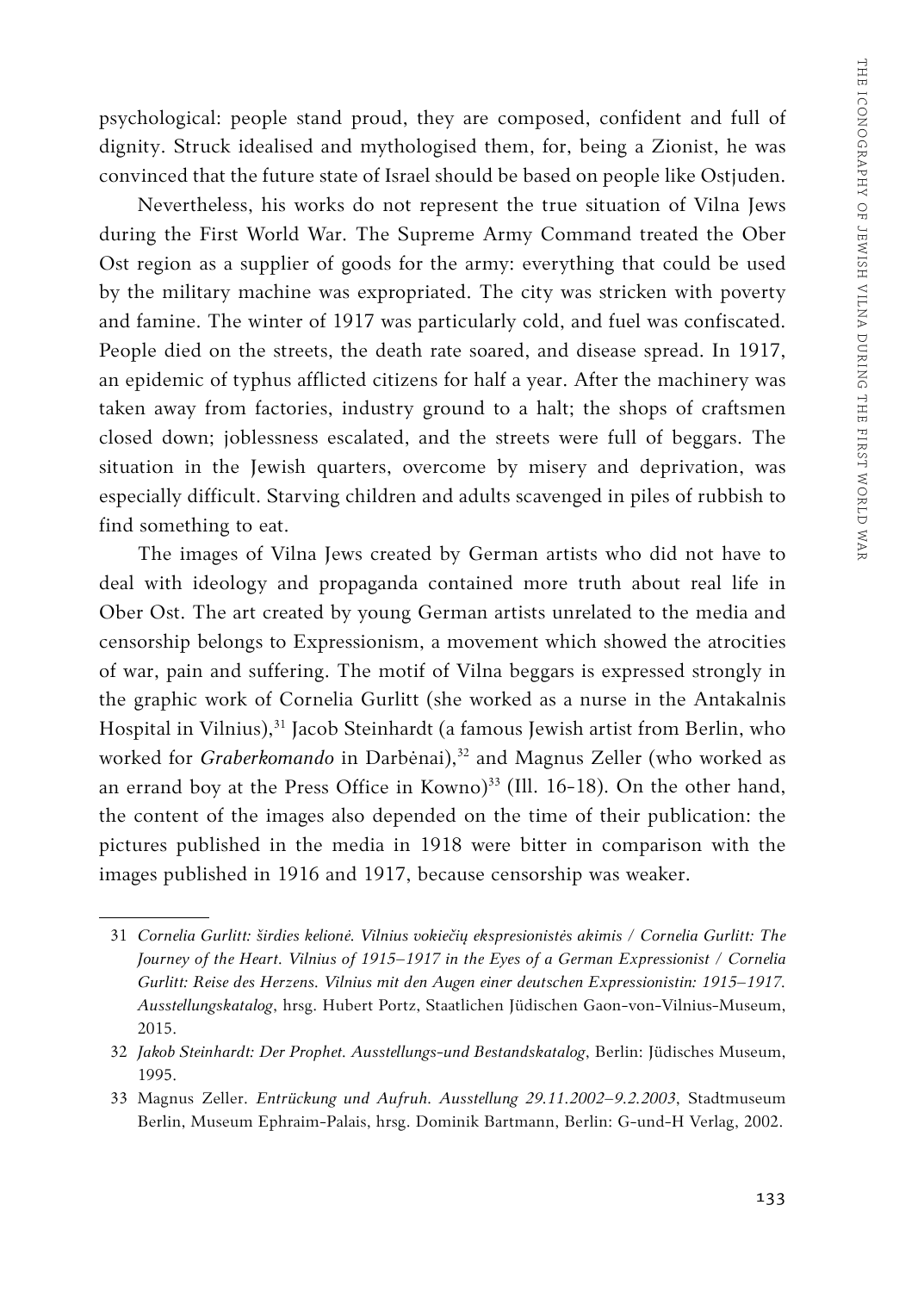

16. Cornelia Gurlitt, *Rachmonis*, circa 1916, Indian ink. Private collection.



17. Jacob Steinhardt, *Beggars of Vilna*, 1920, drypoint. Jewish Museum, Berlin.



18. Magnus Zeller, *Street Scene*, 1917, *Bilderschau der Wilnaer Zeitung*, 1917, No 40.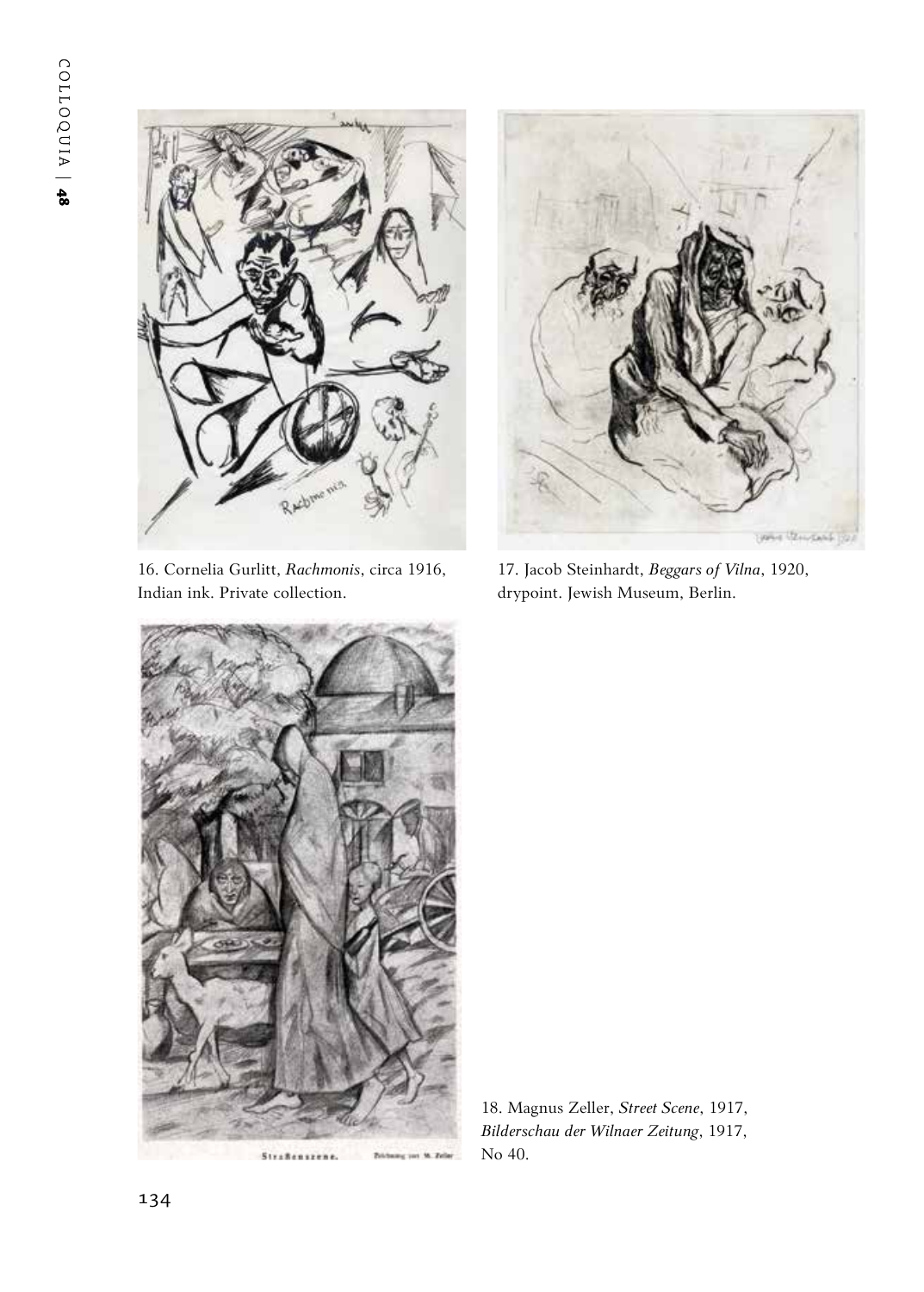#### **Conclusions**

In summary, the First World War induced a flood of Vilnius Jewish iconography. This legacy by German artists is important today in several respects. It is valuable for the views of the urban landscape of Vilnius, which in many cases have disappeared or changed. German artists were fascinated by the Old Town, and depicted iconic places of Jewish Vilna in their pictures: arches in the streets of the Old Town, the Old Synagogue, the Šnipiškės cemetery. Representations of Jewish Vilna reflect the contradictory spectrum of the ideological positions of the artists, from anti-semitism to Zionism. The discourse of Ostjuden was relevant in Germany after the First World War until the Nazis came to power. Views of Jewish Vilna were published in German memoirs, books and articles written by witnesses. It should be noted that Jewish artists from Vilna, who settled in Berlin, Dresden and other German cities after the war, also worked in the discourse of Ostjuden: they depicted local types, traditional life, and scenes of poverty and deprivation. Lasar Segall and Abraham Palukst are the first to be mentioned among these artists.

The impact that German artistic production had on local Jewish art of the interwar period is important in the art history of Lithuania. It should be said that until the First World War, depictions of Jewish Vilna, its religious and cultural heritage, and views of synagogues, the Old Town and cemetery, were quite rare and accidental, because it was considered that these objects did not deserve the attention of artists. The interest of German artists in this heritage influenced local art. During the First World War, German artists could very often be seen working in the streets of the Jewish Ghetto. Moï Ver, the future photographer, the author of the book *The Ghetto Lane in Wilna* (1929), who grew up in Vilnius, recorded how 'he would often come across strange German officers and soldiers in the Jewish quarter of the Old Town, drawing or painting synagogues and courtyards, and watched in astonishment, along with the other Jewish children who surrounded them, as works of art were born. It was only years later that he learned that the prominent German artists Hermann Struck, Walter Buhe, Magnus Zeller and others were among those soldiers.'34

<sup>34</sup> Mindaugas Kvietkauskas, 'The Young Moï Ver in Vilnius', in: *The Ghetto Lane in Vilna*, Vilnius: Lietuvių literatūros ir tautosakos institutas, 2019, p. 82.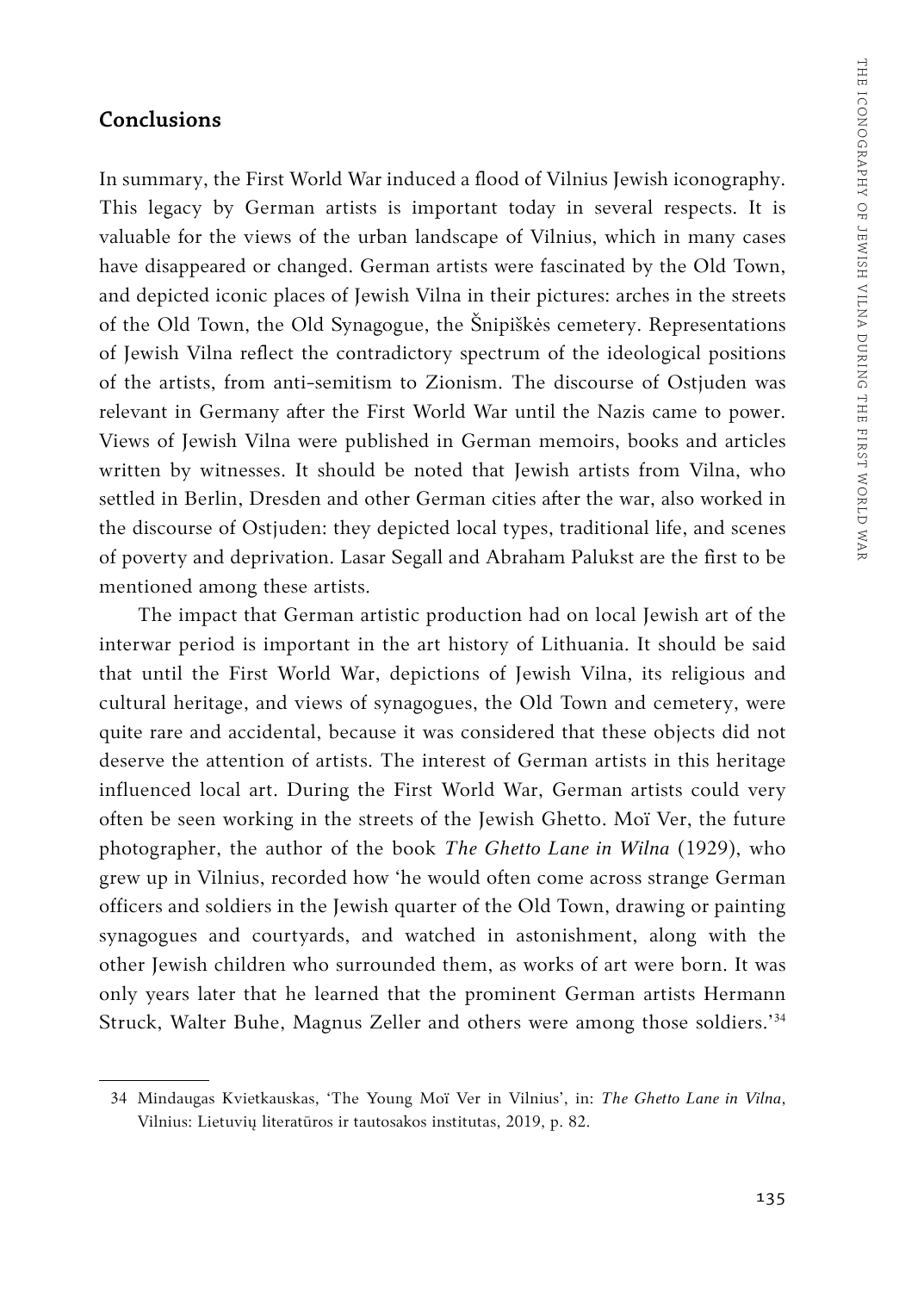The local public and artists saw the work by German artists published in the media, and also in several exhibitions held in Vilnius in 1916 and 1917.35 These exhibitions introduced the local public to German art, while critics especially appreciated and praised works depicting Jewish types and places in Vilna.36 During the interwar period, motifs of iconic places in Jewish Vilna, the Great Synagogue and streets in the Old Town with arches, appeared in works by the local Jewish artists Mojzesz Lejbowski, Jakob Szer and Ber Zalkind, and also in works by the local Polish artists Adam Międzybłocki, Bronisław Jamontt, Tadeusz Malecki, Leszek Pindelski, and others. It should be stated that German art drew the attention of local artists to the Jewish heritage in the town, and influenced the emergence of iconic images of Vilna in the interwar period.

> Received 2020 03 03 Accepted 2021 11 03

## **Žydiškojo Vilniaus ikonografija Pirmojo pasaulinio karo metais**

#### *Santrauka*

Straipsnis skirtas istoriografijoje mažai tirtam objektui – Pirmojo pasaulinio karo laikotarpio Vilniaus dailei, kai miesto meninėje scenoje atsirado naujas žaidėjas – vokiečių dailininkai. Jie atvyko į Rytų frontą kaip kareiviai, dažniausiai dirbo masinėse medijose ir Oberoste sukūrė daug kūrinių vietiniais motyvais, tarp kurių svarbią vietą užima žydiška tematika. Autorė parodo, kaip Vilniuje leisti vokiečių laikraščiai ir iliustruoti jų priedai vaizdavo žydiškąjį Vilnių, kaip formavo žymiausias ikonines jo vietas. Nagrinėjama, kuo skyrėsi tekstinės ir vizualinės interpretacijos, analizuojamas Vilniuje leistų laikraščių *Zeitung der 10. Armee* ir *Wilnaer Zeitung* turinys ir publika-

<sup>35</sup> 'Bild und Druck', *Wilnaer Zeitung*, 16 October 1916; 'Sonderausstellung in der Wilnaer Arbeitstuben', *Wilnaer Zeitung*, 7 December 1916; 'Maler in Ob. Ost', Wilnaer Zeitung, 9 September 1917.

<sup>36</sup> 'Wystawa obrazów', *Dziennik Wileński*, 14 August 1917.